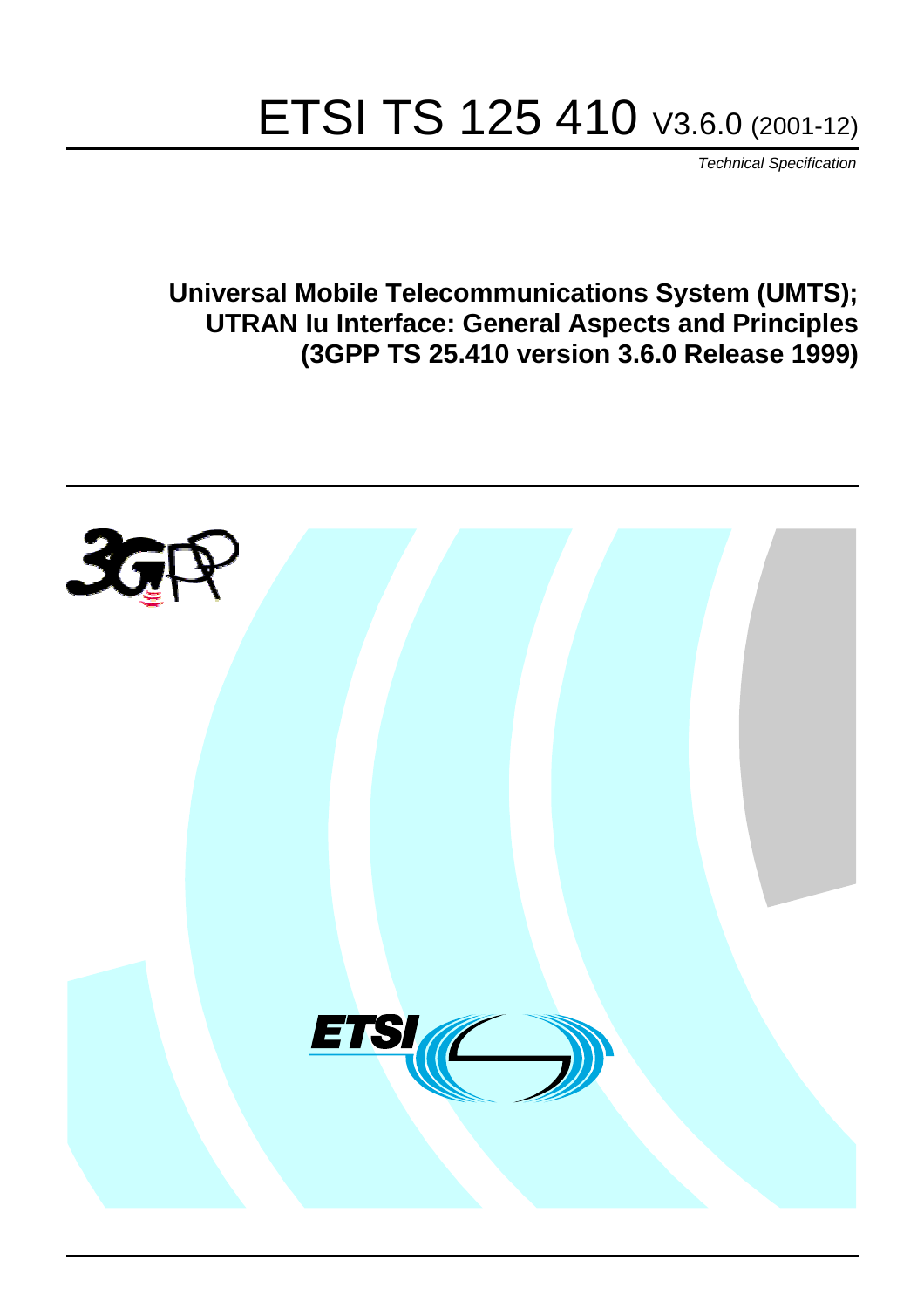Reference RTS/TSGR-0325410UR5

> Keywords **UMTS**

#### **ETSI**

#### 650 Route des Lucioles F-06921 Sophia Antipolis Cedex - FRANCE

Tel.: +33 4 92 94 42 00 Fax: +33 4 93 65 47 16

Siret N° 348 623 562 00017 - NAF 742 C Association à but non lucratif enregistrée à la Sous-Préfecture de Grasse (06) N° 7803/88

**Important notice** 

Individual copies of the present document can be downloaded from: [http://www.etsi.org](http://www.etsi.org/)

The present document may be made available in more than one electronic version or in print. In any case of existing or perceived difference in contents between such versions, the reference version is the Portable Document Format (PDF). In case of dispute, the reference shall be the printing on ETSI printers of the PDF version kept on a specific network drive within ETSI Secretariat.

Users of the present document should be aware that the document may be subject to revision or change of status. Information on the current status of this and other ETSI documents is available at <http://portal.etsi.org/tb/status/status.asp>

> If you find errors in the present document, send your comment to: [editor@etsi.fr](mailto:editor@etsi.fr)

#### **Copyright Notification**

No part may be reproduced except as authorized by written permission. The copyright and the foregoing restriction extend to reproduction in all media.

> © European Telecommunications Standards Institute 2001. All rights reserved.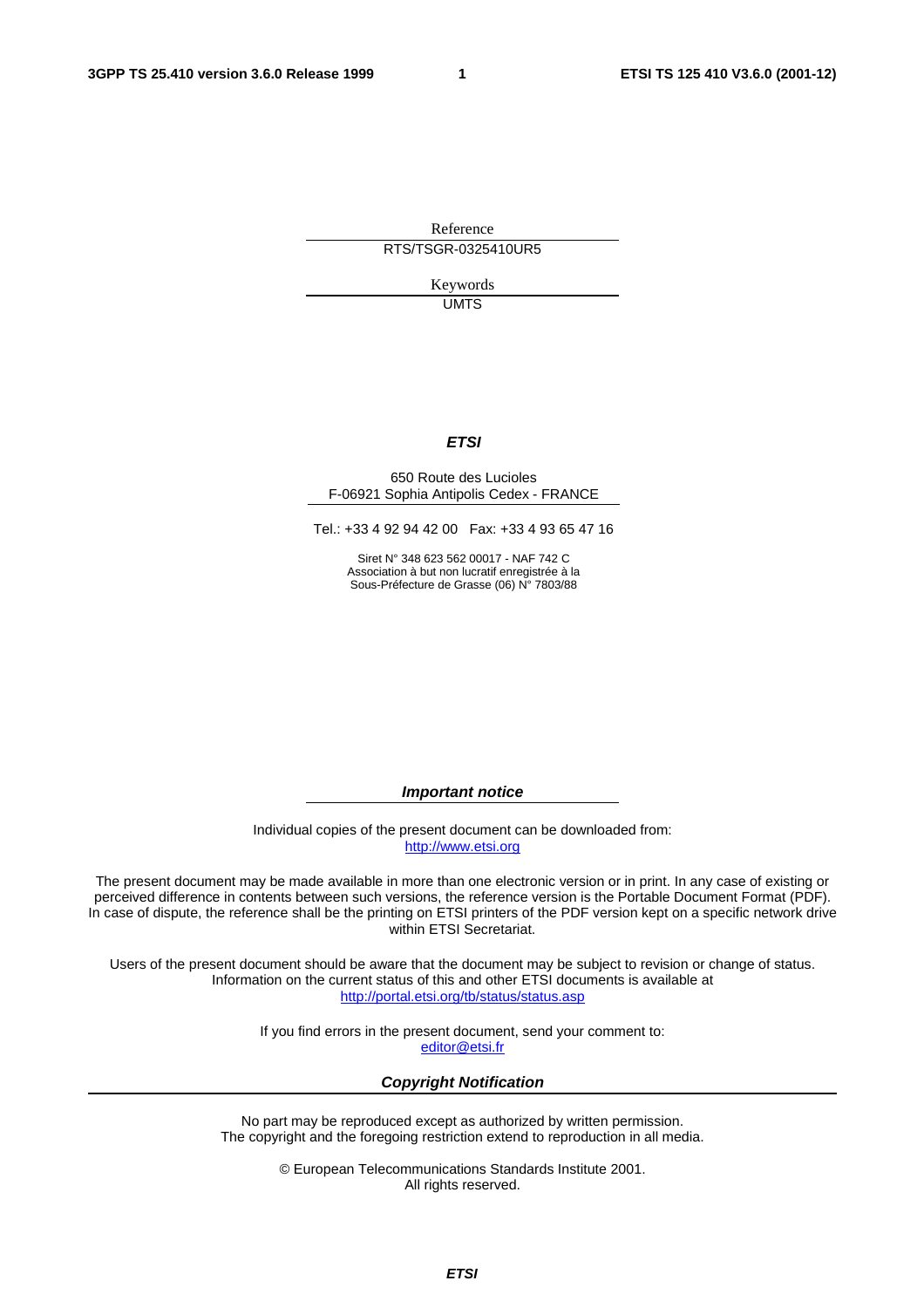# Intellectual Property Rights

IPRs essential or potentially essential to the present document may have been declared to ETSI. The information pertaining to these essential IPRs, if any, is publicly available for **ETSI members and non-members**, and can be found in ETSI SR 000 314: *"Intellectual Property Rights (IPRs); Essential, or potentially Essential, IPRs notified to ETSI in respect of ETSI standards"*, which is available from the ETSI Secretariat. Latest updates are available on the ETSI Web server ([http://webapp.etsi.org/IPR/home.asp\)](http://webapp.etsi.org/IPR/home.asp).

Pursuant to the ETSI IPR Policy, no investigation, including IPR searches, has been carried out by ETSI. No guarantee can be given as to the existence of other IPRs not referenced in ETSI SR 000 314 (or the updates on the ETSI Web server) which are, or may be, or may become, essential to the present document.

# Foreword

This Technical Specification (TS) has been produced by ETSI 3rd Generation Partnership Project (3GPP).

The present document may refer to technical specifications or reports using their 3GPP identities, UMTS identities or GSM identities. These should be interpreted as being references to the corresponding ETSI deliverables.

The cross reference between GSM, UMTS, 3GPP and ETSI identities can be found under [www.etsi.org/key](http://www.etsi.org/key) .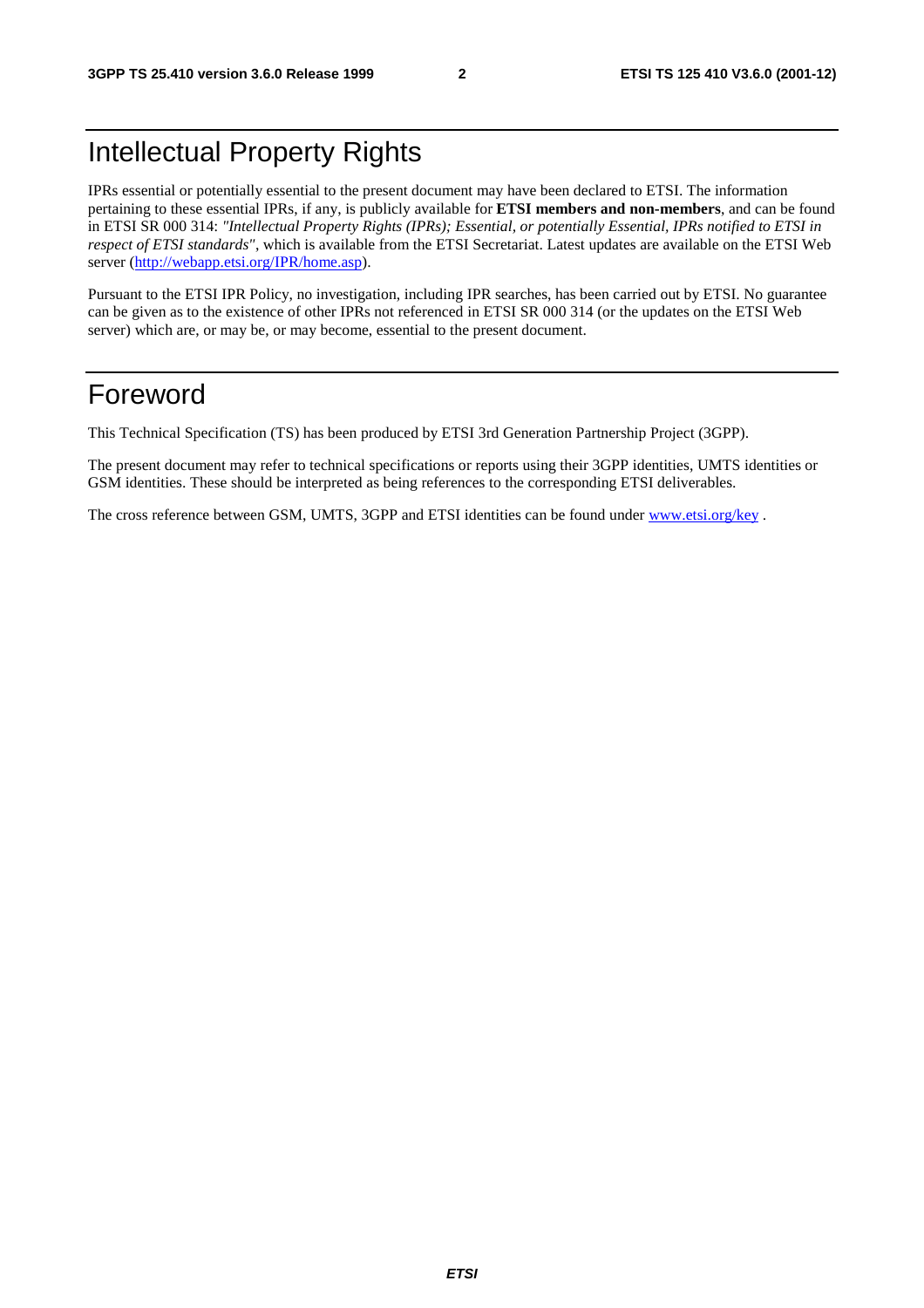$\mathbf{3}$ 

# Contents

| 1              |  |  |  |
|----------------|--|--|--|
| 2              |  |  |  |
| 3              |  |  |  |
| 3.1<br>3.2     |  |  |  |
| 3.3            |  |  |  |
| 4              |  |  |  |
| 4.1            |  |  |  |
| 4.1.1          |  |  |  |
| 4.1.2          |  |  |  |
| 4.2            |  |  |  |
| 4.3            |  |  |  |
| 4.4<br>4.5     |  |  |  |
| 4.5.1          |  |  |  |
| 4.5.1.1        |  |  |  |
| 4.5.1.1.1      |  |  |  |
| 4.5.1.1.2      |  |  |  |
| 4.5.1.1.3      |  |  |  |
| 4.5.1.1.4      |  |  |  |
| 4.5.1.2        |  |  |  |
| 4.5.2          |  |  |  |
| 4.5.2.1        |  |  |  |
| 4.5.2.2        |  |  |  |
| 4.5.3          |  |  |  |
| 5              |  |  |  |
| 5.1            |  |  |  |
| 5.2            |  |  |  |
| 5.2.1          |  |  |  |
| 5.2.2          |  |  |  |
| 5.2.3<br>5.2.4 |  |  |  |
| 5.3            |  |  |  |
| 5.3.1          |  |  |  |
| 5.3.2          |  |  |  |
| 5.4            |  |  |  |
| 5.4.1          |  |  |  |
| 5.4.2          |  |  |  |
| 5.4.3          |  |  |  |
| 5.4.4          |  |  |  |
| 5.4.5          |  |  |  |
| 5.4.6          |  |  |  |
| 5.4.7          |  |  |  |
| 5.5            |  |  |  |
| 5.5.1          |  |  |  |
| 5.5.2          |  |  |  |
| 5.6<br>5.6.1   |  |  |  |
| 5.6.2          |  |  |  |
| 5.6.2.1        |  |  |  |
|                |  |  |  |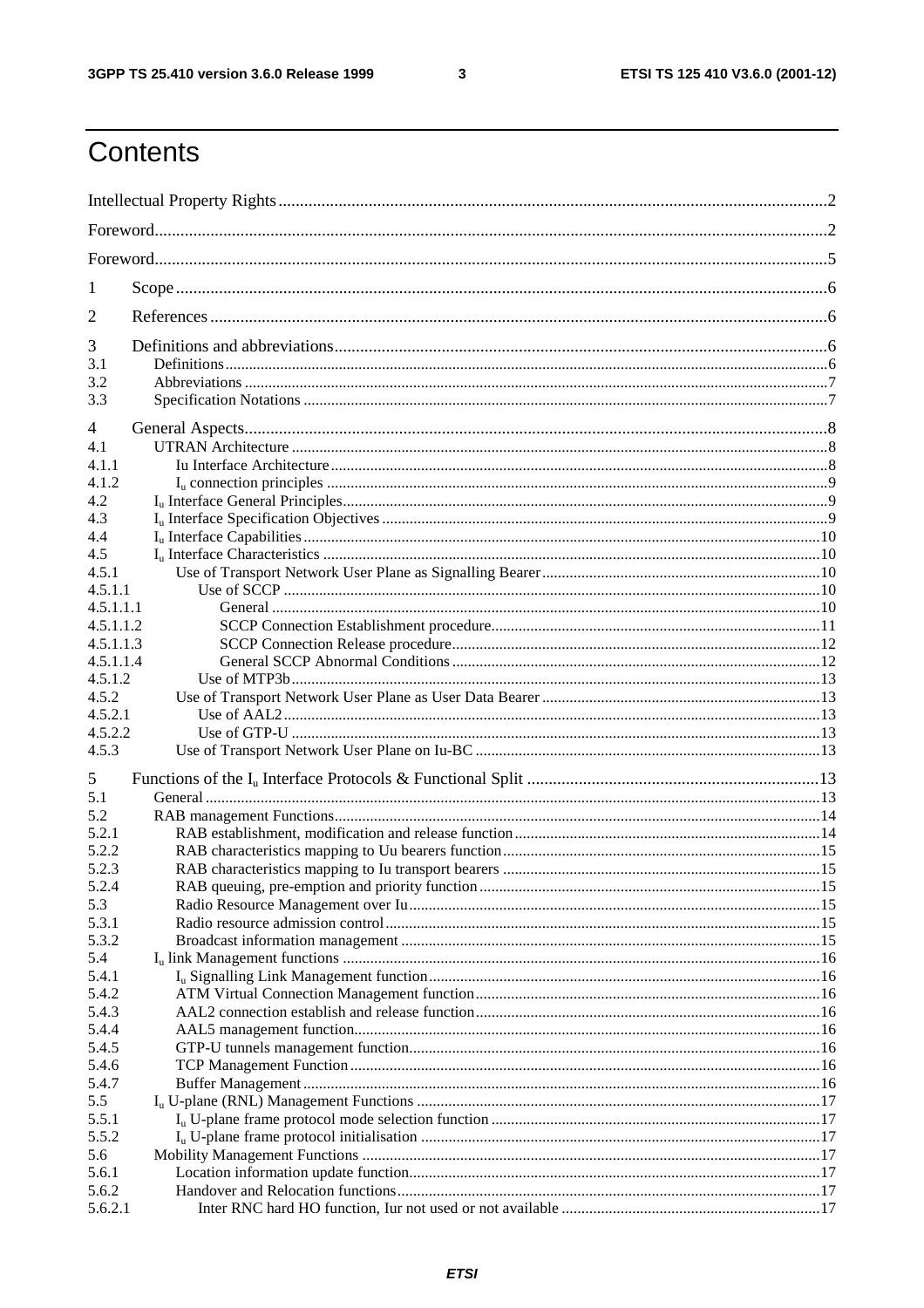#### $\overline{\mathbf{4}}$

| 5.6.2.2 |  |
|---------|--|
| 5.6.2.3 |  |
| 5.6.2A  |  |
| 5.6.3   |  |
| 5.7     |  |
| 5.7.1   |  |
| 5.7.1.1 |  |
| 5.7.1.2 |  |
| 5.7.2   |  |
| 5.7.2.1 |  |
| 5.7.2.2 |  |
| 5.8     |  |
| 5.8.1   |  |
| 5.8.2   |  |
| 5.8.3   |  |
| 5.8.4   |  |
| 5.9     |  |
| 5.9.1   |  |
| 6       |  |
| 6.1     |  |
| 6.2     |  |
| 6.3     |  |
| 6.4     |  |
| 7       |  |
| 7.1     |  |
| 7.2     |  |
| 7.3     |  |
| 7.4     |  |
| 7.5     |  |
| 7.6     |  |
| 7.7     |  |
|         |  |
|         |  |
|         |  |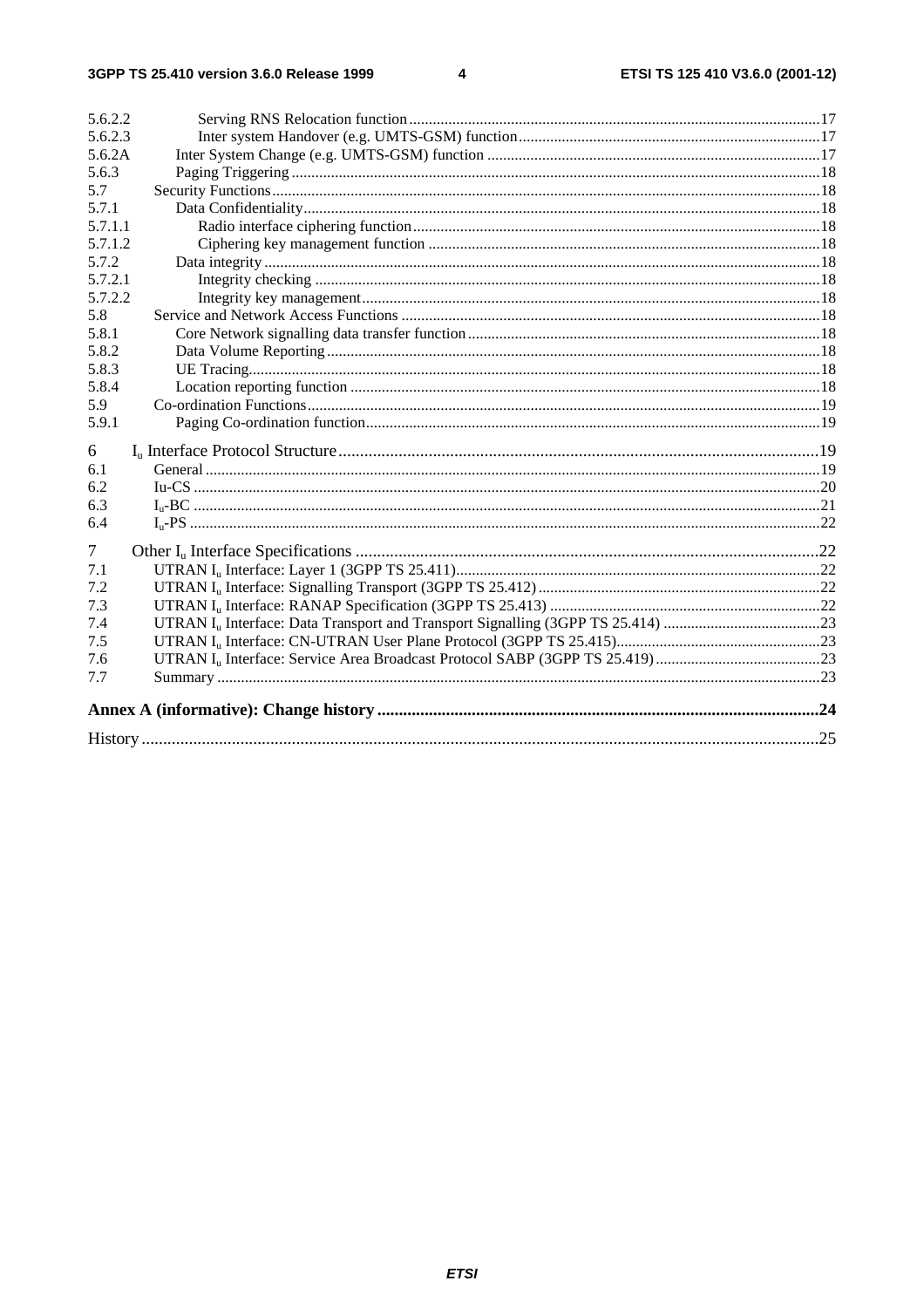# Foreword

This Technical Specification (TS) has been produced by the 3<sup>rd</sup> Generation Partnership Project (3GPP).

The contents of the present document are subject to continuing work within the TSG and may change following formal TSG approval. Should the TSG modify the contents of the present document, it will be re-released by the TSG with an identifying change of release date and an increase in version number as follows:

Version x.y.z

where:

- x the first digit:
	- 1 presented to TSG for information;
	- 2 presented to TSG for approval;
	- 3 or greater indicates TSG approved document under change control.
- y the second digit is incremented for all changes of substance, i.e. technical enhancements, corrections, updates, etc.
- z the third digit is incremented when editorial only changes have been incorporated in the document.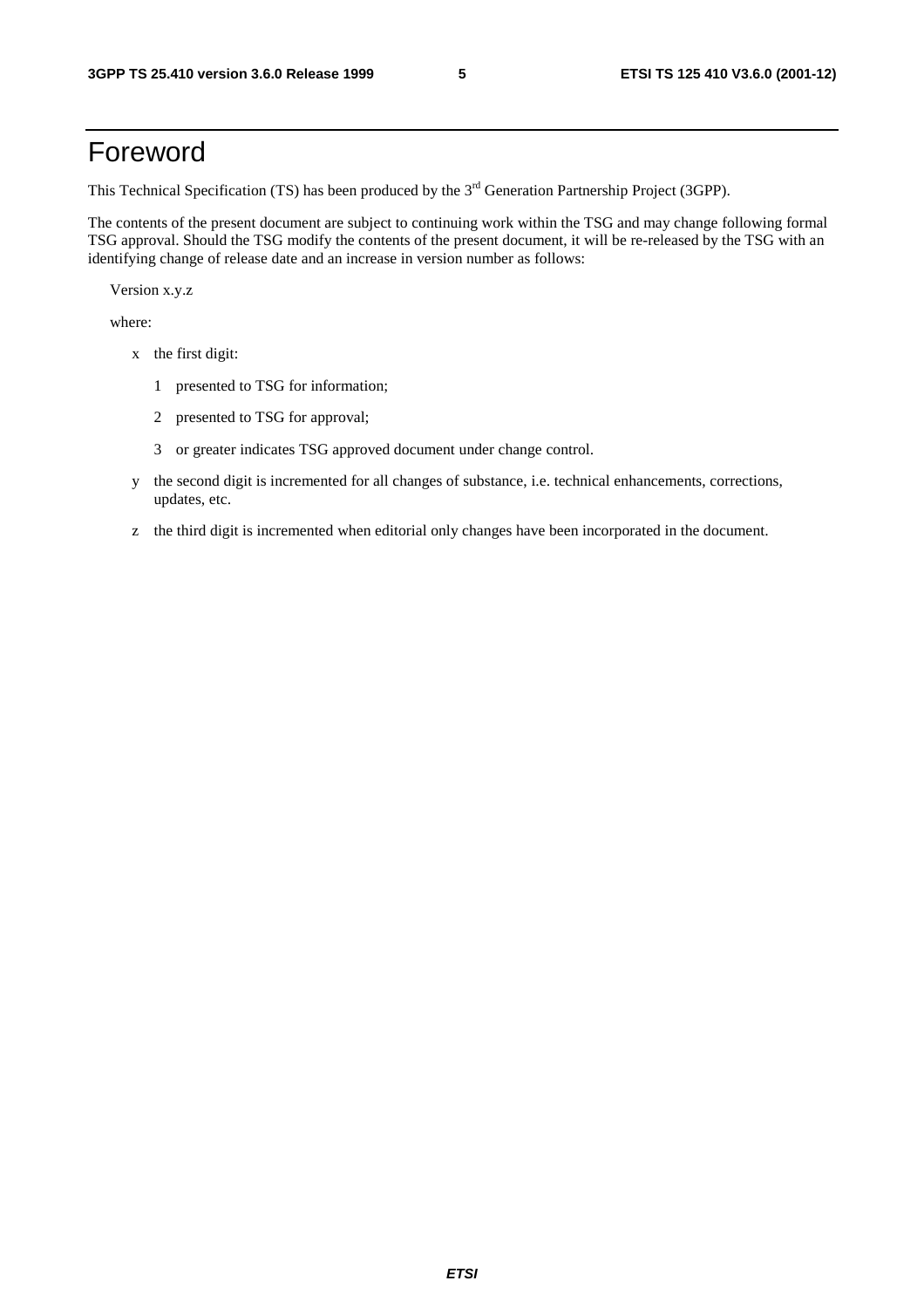### 1 Scope

The present document is an introduction to the 3GPP TS 25.41x series of Technical Specifications that define the Iu interface for the interconnection of Radio Network Controller (RNC) component of the UMTS Terrestrial Radio Access Network (UTRAN) to the Core Network of the UMTS system.

# 2 References

The following documents contain provisions which, through reference in this text, constitute provisions of the present document.

- References are either specific (identified by date of publication, edition number, version number, etc.) or non-specific.
- For a specific reference, subsequent revisions do not apply.
- For a non-specific reference, the latest version applies. In the case of a reference to a 3GPP document (including a GSM document), a non-specific reference implicitly refers to the latest version of that document *in the same Release as the present document*.
- [1] 3GPP TS 25.401: "UTRAN Overall Description".
- [2] 3GPP TR 23.930: "Iu Principles".
- [3] 3GPP TS 23.110: "UMTS Access Stratum Services and Functions".
- [4] 3GPP TS 25.411: "UTRAN Iu Interface Layer 1".
- [5] 3GPP TS 25.412: "UTRAN Iu Interface Signalling Transport".
- [6] 3GPP TS 25.413: "UTRAN Iu Interface RANAP Signalling".
- [7] 3GPP TS 25.414: "UTRAN Iu Interface Data Transport and Transport Signalling".
- [8] 3GPP TS 25.415: "UTRAN Iu Interface User Plane Protocols".
- [9] ITU-T Recommendation Q.711 (07/1996): "Functional description of the signalling connection control part".
- [10] ITU-T Recommendation Q.712 (07/1996): "Definition and function of signalling connection control part messages".
- [11] ITU-T Recommendation Q.713 (07/1996): "Signalling connection control part formats and codes".
- [12] ITU-T Recommendation Q.714 (07/1996): "Signalling connection control part procedures".
- [13] 3GPP TS 23.003: "Numbering, Addressing and Identification".
- [14] 3GPP TS 25.419: "UTRAN Iu Interface: Service Area Broadcast Protocol SABP".
- [15] ITU-T Recommendation Q.2630.1: "AAL type 2 signalling protocol (Capability Set 1)".

# 3 Definitions and abbreviations

### 3.1 Definitions

For the purposes of the present document, the terms and definitions given in [1] apply.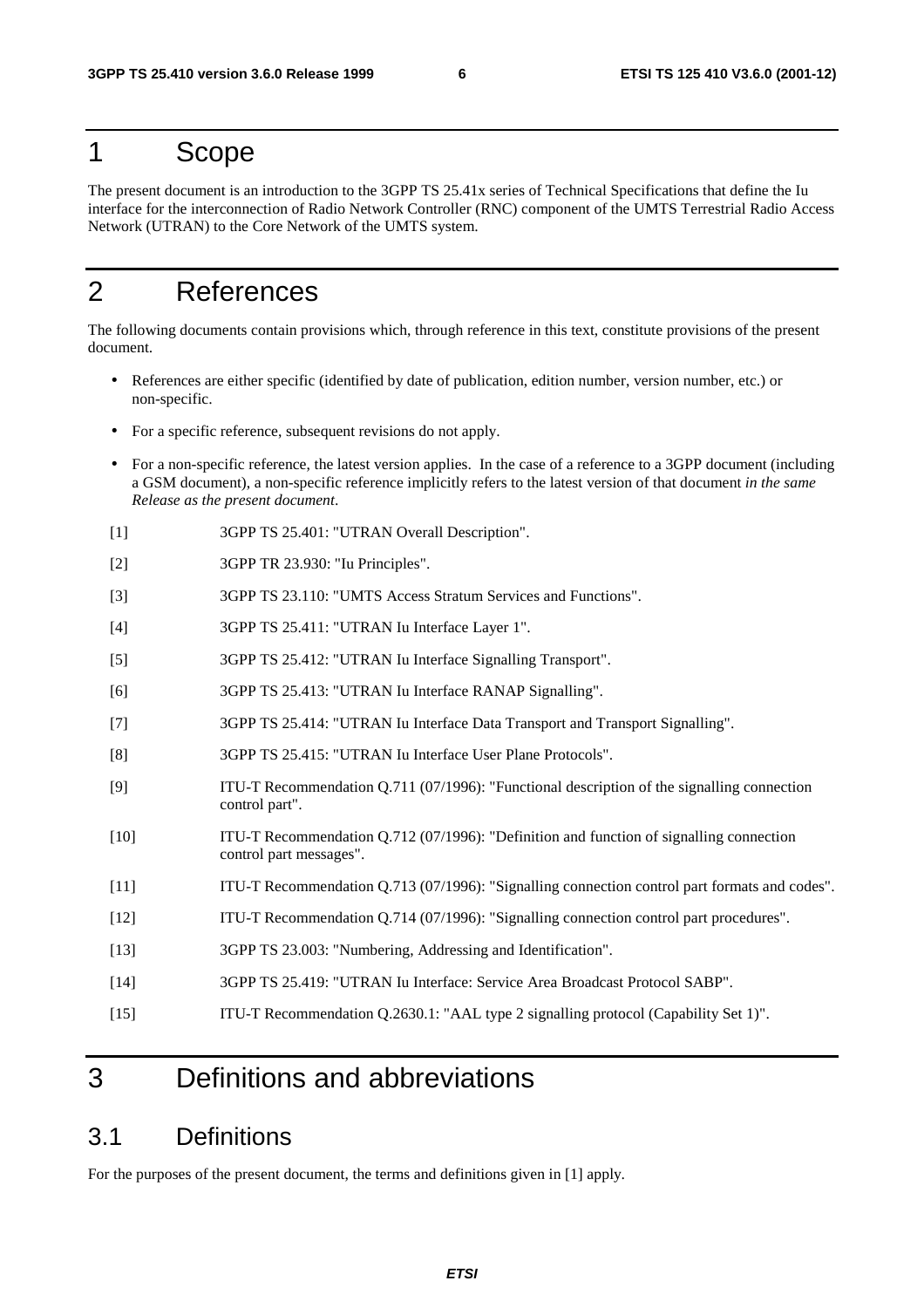### 3.2 Abbreviations

For the purposes of the present document, the following abbreviations apply:

| 3G-MSC        | 3 <sup>rd</sup> Generation Mobile Switching Centre   |  |  |
|---------------|------------------------------------------------------|--|--|
| 3G-SGSN       | 3 <sup>rd</sup> Generation Serving GPRS Support Node |  |  |
| AAL           | <b>ATM Adaptation Layer</b>                          |  |  |
| <b>ATM</b>    | <b>Asynchronous Transfer Mode</b>                    |  |  |
| <b>BC</b>     | <b>Broadcast</b>                                     |  |  |
| <b>BSSMAP</b> | Base Station Subsystem Management Application Part   |  |  |
| <b>CBS</b>    | <b>Cell Broadcast Service</b>                        |  |  |
| CC            | <b>Connection Confirm</b>                            |  |  |
| CN            | <b>Core Network</b>                                  |  |  |
| <b>CR</b>     | <b>Connection Release</b>                            |  |  |
| <b>CREF</b>   | <b>Connection Refusal</b>                            |  |  |
| <b>CS</b>     | Circuit Switched                                     |  |  |
| GT            | Global Title                                         |  |  |
| GTP-U         | <b>GPRS Tunnelling Protocol</b>                      |  |  |
| <b>IMSI</b>   | International Mobile Subscriber Identity             |  |  |
| IP            | <b>Internet Protocol</b>                             |  |  |
| <b>ISDN</b>   | <b>Integrated Services Digital Network</b>           |  |  |
| LA            | <b>Location Area</b>                                 |  |  |
| <b>NAS</b>    | Non Access Stratum                                   |  |  |
| 0&M           | <b>Operation and Maintenance</b>                     |  |  |
| <b>PS</b>     | Packet Switched                                      |  |  |
| <b>PSTN</b>   | Public Switched Telephone Network                    |  |  |
| <b>PVC</b>    | Permanent Virtual Circuit                            |  |  |
| QoS           | Quality of Service                                   |  |  |
| RA            | Routing Area                                         |  |  |
| <b>RAB</b>    | Radio Access Bearer                                  |  |  |
| <b>RANAP</b>  | Radio Access Network Application Part                |  |  |
| <b>RLP</b>    | Radio Link Protocol                                  |  |  |
| <b>RNC</b>    | Radio Network Controller                             |  |  |
| <b>RNL</b>    | Radio Network Layer                                  |  |  |
| RRC           | Radio Resource Control                               |  |  |
| <b>SA</b>     | Service Area                                         |  |  |
| <b>SABP</b>   | Service Area Broadcast Protocol                      |  |  |
| SAP           | Service Access Point                                 |  |  |
| <b>SCCP</b>   | <b>Signalling Connection Control Part</b>            |  |  |
| <b>SPC</b>    | <b>Signalling Point Code</b>                         |  |  |
| <b>SRNS</b>   | Serving Radio Network Subsystem                      |  |  |
| SSN           | Sub-System Number                                    |  |  |
| <b>SVC</b>    | Switched Virtual Circuit                             |  |  |
| TCP           | <b>Transmission Control Protocol</b>                 |  |  |
| UE            | <b>User Equipment</b>                                |  |  |
| <b>UDP</b>    | <b>User Datagram Protocol</b>                        |  |  |
| UP            | <b>User Plane</b>                                    |  |  |
| <b>URA</b>    | <b>UTRAN Registration Area</b>                       |  |  |
| <b>UTRAN</b>  | <b>UMTS Terrestrial Radio Access Network</b>         |  |  |
| <b>VC</b>     | Virtual Circuit                                      |  |  |
|               |                                                      |  |  |

# 3.3 Specification Notations

For the purposes of the present document, the following notations apply:

Procedure When referring to a procedure in the specification the Procedure Name is written with the first letters in each word in upper case characters followed by the word "procedure", e.g. Radio Network Layer procedures.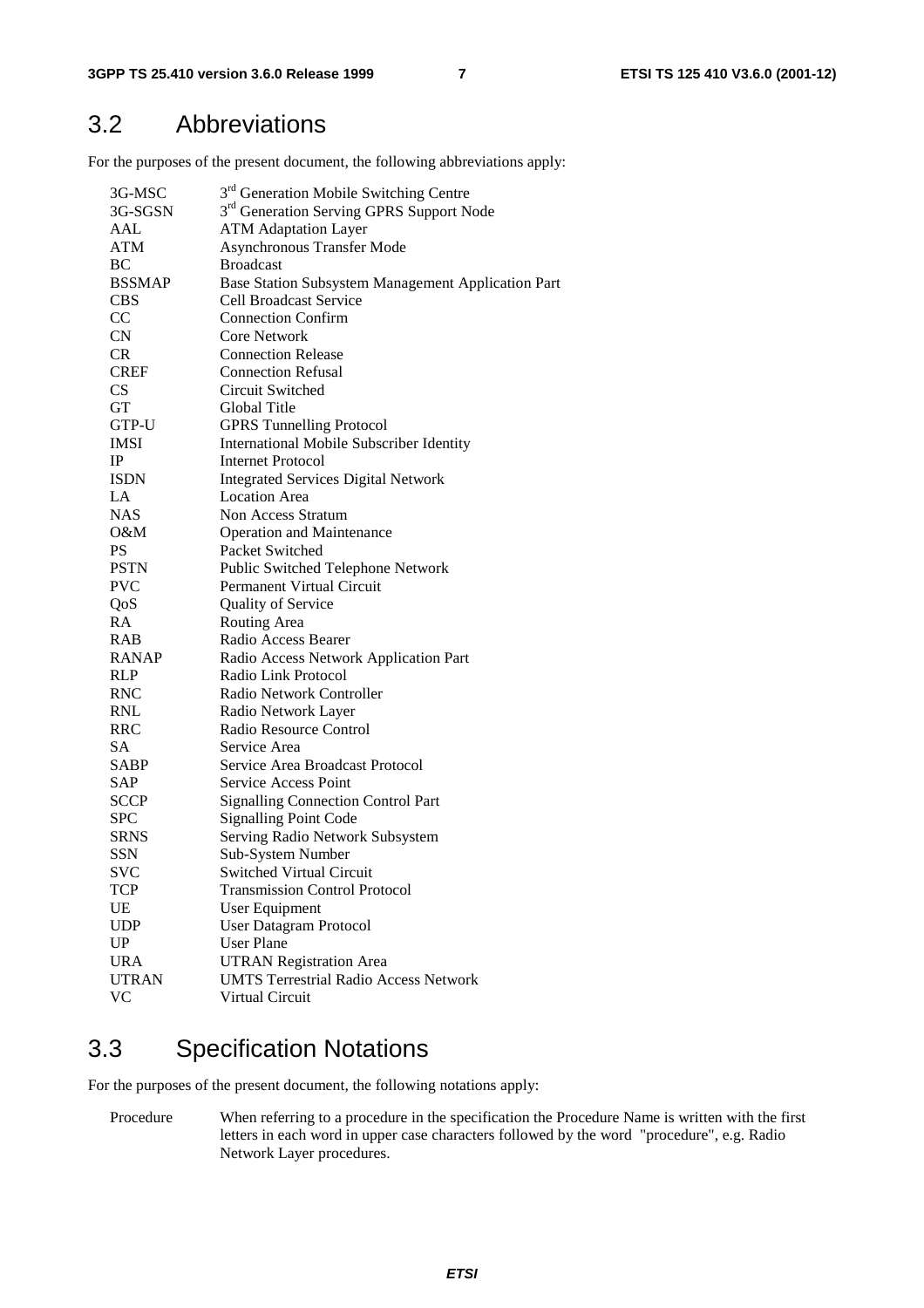Message When referring to a message in the specification the MESSAGE NAME is written with all letters in upper case characters followed by the word "message", e.g. RADIO LINK SETUP REQUEST message. Frame When referring to a control or data frame in the specification the CONTROL/DATA FRAME NAME is written with all letters in upper case characters followed by the words "control/data

# 4 General Aspects

frame", e.g. DCH transport frame.

### 4.1 UTRAN Architecture

#### 4.1.1 Iu Interface Architecture

The overall UMTS architecture and UTRAN architectures are described in [1]. This subclause specifies only the architecture of the Iu interface, and shall not constrain the network architecture of either Core or Radio Access Networks.

The  $I_{\text{u}}$  interface is specified at the boundary between the Core Network and UTRAN. Figure 4.1 depicts the logical division of the  $I_{\nu}$  interface. From the Iu perspective, the UTRAN access point is an RNC.



#### **Iu Interface**

#### **Figure 4.1: Iu Interface Architecture**

The Iu interface towards the PS-domain of the core network is called Iu-PS, and the Iu interface towards the CS-domain is called Iu-CS. The differences between Iu-CS and Iu-PS are treated elsewhere in the present document. The Iu interface to the Broadcast domain is called Iu-BC.

There shall not be more than one Iu interface (Iu-CS) towards the CS domain and one Iu interface (Iu-PS) towards the PS-domain from any one RNC. There shall not be more than one Iu interface (Iu-BC) from an RNC towards the Broadcast domain.

In the separated core network architecture, this means that there shall be separate signalling and user data connections towards the PS and CS domains – this applies in both transport and radio network layers.

In the combined architecture, there shall be separate connections in the user plane towards the PS and CS domains (in both transport and radio network layers). In the control plane, there shall be separate SCCP connections to the two logical domains.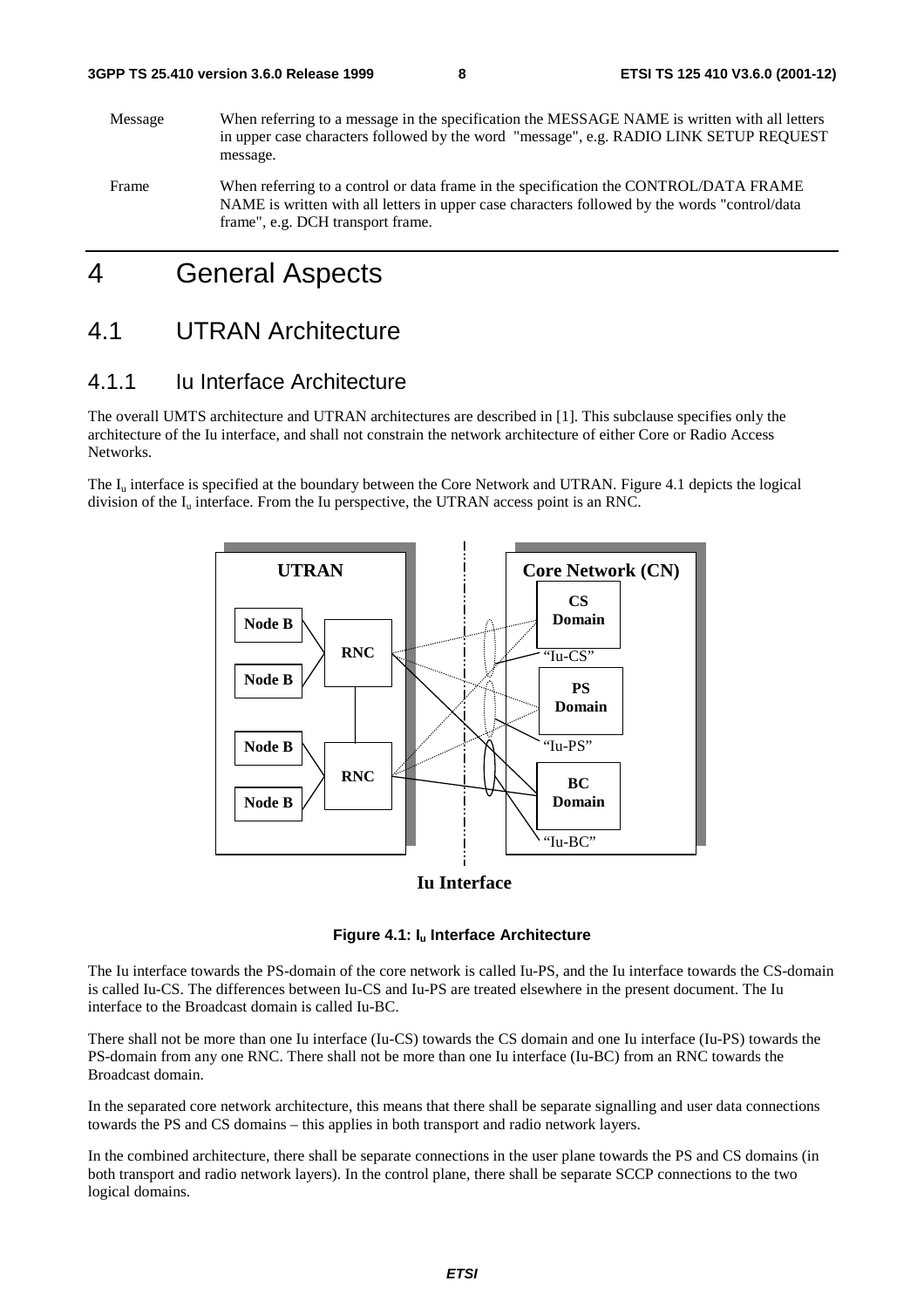In either architecture, there can be several RNCs within UTRAN and so UTRAN may have several I<sub>n</sub> access points towards the Core Network. As a minimum, each Iu access point (in UTRAN or CN) shall independently fulfil the requirements of the relevant Iu specifications (25.41x series – see clause 7).

#### 4.1.2 Iu connection principles

The Iu interface has a hierarchical architecture where one higher layer entity controls several lower layer entities. The hierarchy for the CN - UTRAN signalling connection end points is described below:

- Each CN Access Point may be connected to one or more UTRAN Access Points.
- For the PS and CS domains, each UTRAN Access Point shall not be connected to more than one CN Access Point per CN domain.
- For the BC domain, each UTRAN Access Point may be connected to one CN Access Point only.

### 4.2 I<sub>u</sub> Interface General Principles

From a UTRAN perspective, maximising the commonality of the various protocols that flow on the Iu interface is desirable. This means at the minimum that:

- A common set of radio access bearer services will be offered by UTRAN to the Core Network nodes, regardless of their type (e.g. 3G-MSC or 3G-SGSN).

There will be a common functional split between UTRAN and the Core Network nodes, regardless of their type (e.g. 3G-MSC or 3G-SGSN).

Signalling in the radio network control plane shall not depend on the specific choice of transport layers.

### 4.3 Iu Interface Specification Objectives

The following objectives are partly derived from [2].

The  $I_{\nu}$  interface shall be specified such that it can support:

- the interconnection of RNCs with Core Network Access Points within a single PLMN.
- the interconnection of RNCs with Core Network Access Points irrespective of the manufacturer of any of the elements.
- all UMTS services.

The  $I_u$  interface shall facilitate the use of the same RNC, MSC or SGSN in all PLMNs.

The Iu interface shall facilitate the sharing of transport technology between Iu-PS and Iu-BC.

The I<sub>u</sub> interface shall allow interworking to the GSM Core Network.

Independence between the protocol layers and between control and user planes shall be maintained on the Iu interface.

The  $I_{\text{u}}$  interface shall allow independent evolution of technologies within the Core, Radio Access and Transport Networks.

The  $I_{\text{u}}$  interface shall allow separate evolution of O&M facilities.

The  $I_u$  interface shall be standardised as an open and multi-vendor interface.

The Iu interface specifications shall facilitate the migration of some services from the CS-domain to the PS-domain. In particular, the RANAP protocol shall be common to both PS and CS domains, and the  $I_u$  user plane protocol(s) shall be independent of the core network domain (PS or CS), except where a specific feature is only required for one domain.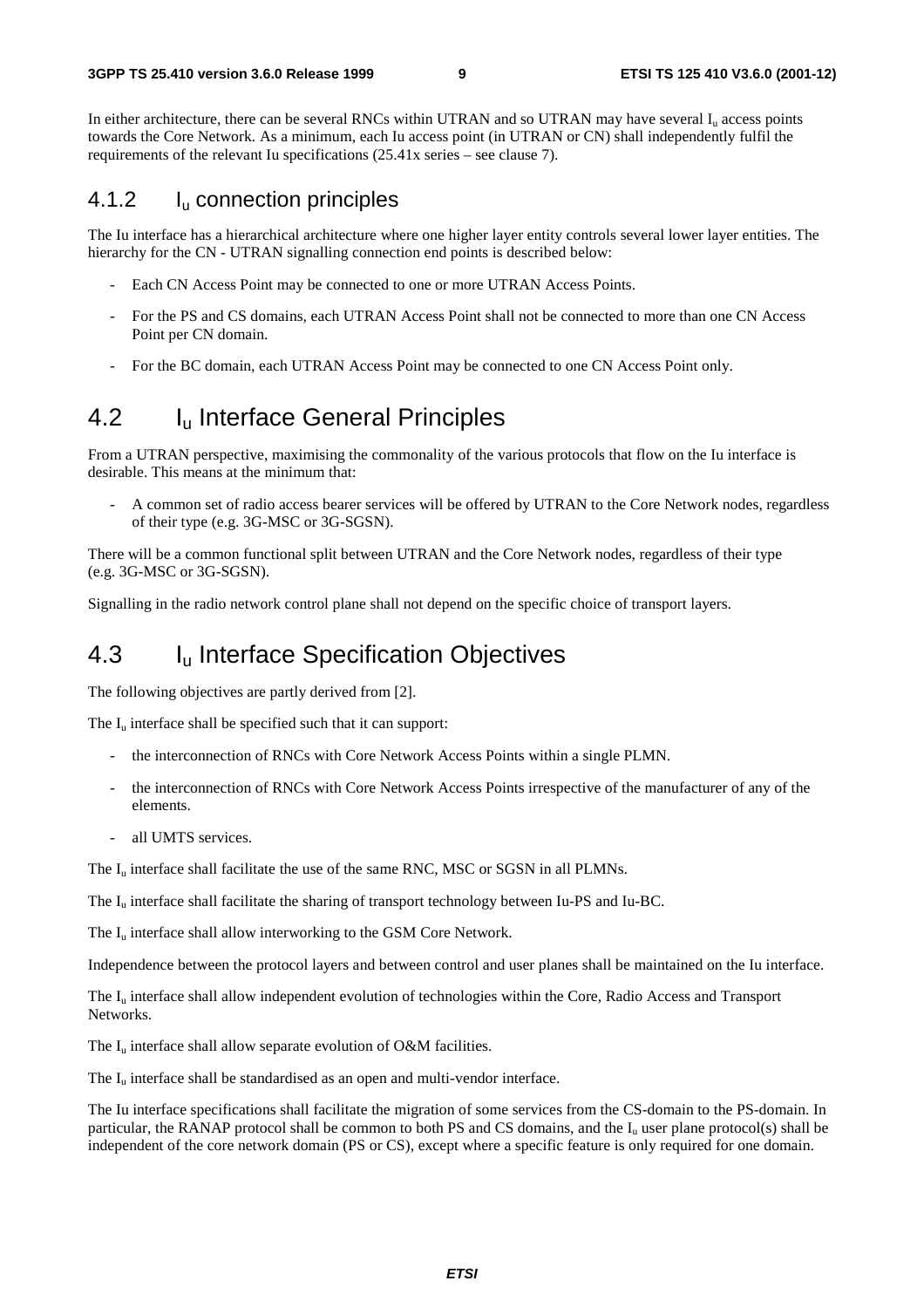### 4.4 Iu Interface Capabilities

The following capabilities are derived from the requirements described in [2].

The  $I_u$  interface supports:

- procedures to establish, maintain and release Radio Access Bearers;
- procedures to perform SRNS relocation, intra-system handover, inter-system handover and inter-system change;
- procedures to support the Cell Broadcast service;
- a set of general procedures, not related to a specific UE;
- the separation of each UE on the protocol level for user specific signalling management;
- the transfer of NAS signalling messages between UE and CN;
- location services by transferring requests from the CN to UTRAN, and location information from UTRAN to CN. The location information may comprise a geographical area identifier or global co-ordinates with uncertainty parameters;
- simultaneous access to multiple CN domains for a single UE;
- mechanisms for resource reservation for packet data streams.

### 4.5 Iu Interface Characteristics

#### 4.5.1 Use of Transport Network User Plane as Signalling Bearer

4.5.1.1 Use of SCCP

#### 4.5.1.1.1 General

The SCCP is used to support signalling messages between the CNs and the RNC. One user function of the SCCP, called Radio Access Network Application Part (RANAP), is defined. The RANAP uses one signalling connection per active UE and CN for the transfer of layer 3 messages.

Both connectionless and connection-oriented procedures are used to support the RANAP. TS 25.413 explains whether connection oriented or connectionless services should be used for each layer 3 procedure.

RANAP may use SSN, SPC and/or GT and any combination of them as addressing schemes for the SCCP. Which of the available addressing scheme to use for the SCCP is an operator matter.

When GT addressing is utilised, the following settings shall be used:

- SSN Indicator  $= 1$  (RANAP SSN as defined in [13] shall always be included).
- Global Title Indicator = 0100 (GT includes translation type, numbering plan, encoding scheme and nature of address indicator).
- Translation Type  $= 0000 0000$  (not used).
- Numbering Plan =  $0001$  (E.163/4).
- Nature of Address Indicator = 000 0100 (International Significant Number).
- Encoding Scheme  $= 0001$  or 0010 (BCD, odd or even).
- Routing indicator = 0 or 1 (route on GT or PC/SSN).

When used, the GT shall be the E.164 address of the relevant node.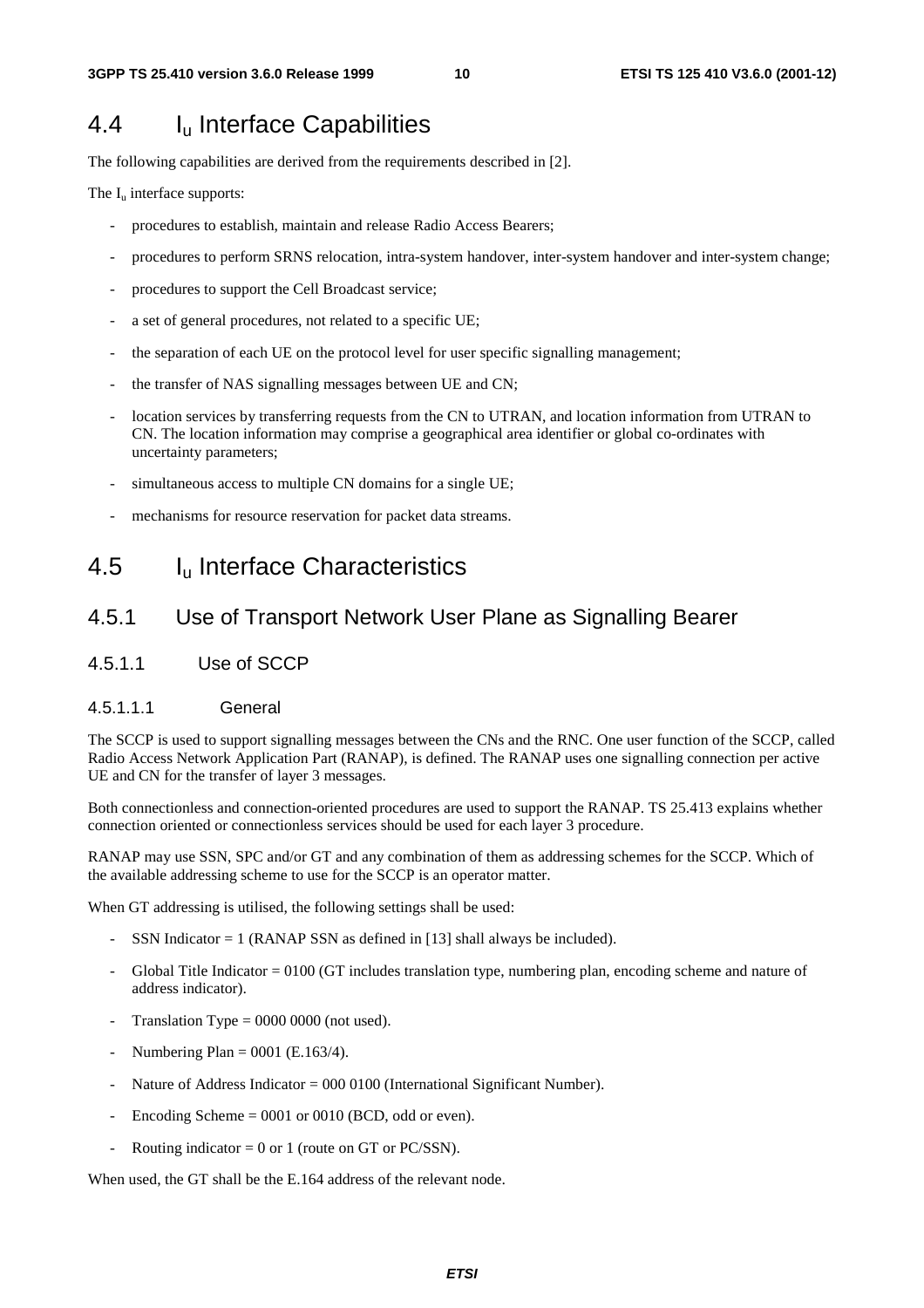The following subclauses describe the use of SCCP connections for RANAP transactions. Subclause 4.5.1.2 describes the connection establishment procedures. Subclause 4.5.1.3 describes the connection release procedures. Subclause 4.5.1.4 describes abnormal conditions.

#### 4.5.1.1.2 SCCP Connection Establishment procedure

A new SCCP connection is established when information related to the communication between a UE and the network has to be exchanged between RNC and CN, and no SCCP connection exists between the CN and the RNC involved, for the concerned UE.

Various SCCP connection establishment cases have to be distinguished:

- i) RNC Initiated SCCP Signalling Connection;
- ii) CN Initiated SCCP Signalling Connection.

The above cases are the only cases currently identified for SCCP connection establishment. Others may emerge in the future.

#### 4.5.1.1.2.1 Establishment procedure in case i

The SCCP signalling connection establishment is initiated, by the RNC, at the reception of the first layer 3 non access stratum message from the UE.

#### **Initiation**

The RNC sends SCCP CONNECTION REQUEST message to the Core Network. A RANAP message is included in the user data field of the SCCP CONNECTION REQUEST message.

#### **Termination**

- **successful outcome** 
	- The SCCP CONNECTION CONFIRM message, which may optionally contain a connection oriented RANAP message in the user data field, is returned to the RNC.
- **unsuccessful outcome** 
	- If the SCCP signalling connection establishment fails, an SCCP CONNECTION REFUSAL message will be sent back to the RNC. This message may contain a RANAP message in the user data field.

For more information on how the RANAP procedure Initial UE Message is handled, please see the elementary procedure Initial UE Message in TS 25.413 [6].

| <b>RNC</b>                                                                                                                                                   | CΝ |
|--------------------------------------------------------------------------------------------------------------------------------------------------------------|----|
| CR $\{SSN=RANAP, a1=x, RANAP message\}$                                                                                                                      |    |
| CC $\{a1=y, a2=x, RANAP message or no user data\}$                                                                                                           |    |
| or<br>CREF ${az=x, RANAP message or no user data}$                                                                                                           |    |
| al = source local reference,<br>a2 = destination local reference,<br>$x = SCCP$ connection reference at the RNC,<br>y = SCCP connection reference at the CN. |    |

**Figure 4.2: Setting-up of RNC Initiated SCCP Signalling Connection**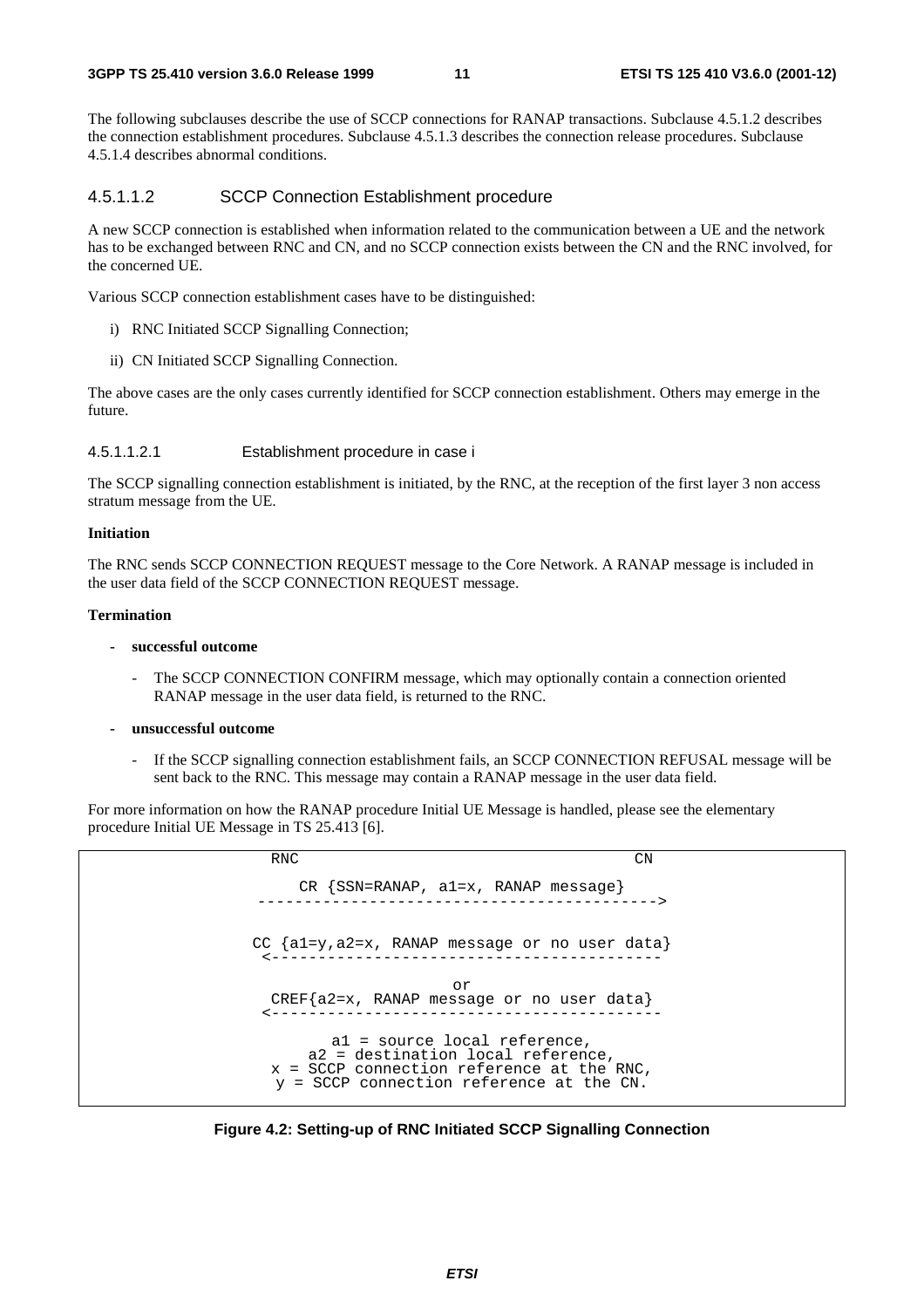#### **3GPP TS 25.410 version 3.6.0 Release 1999 12 ETSI TS 125 410 V3.6.0 (2001-12)**

#### 4.5.1.1.2.2 Establishment procedure in case ii

The SCCP signalling connection establishment is initiated, by the Core Network, in connection with performing a Relocation.

#### **Initiation**

The Core Network initiates the connection establishment by sending an SCCP CONNECTION REQUEST message to the RNC. Optionally, a RANAP message may be included in the user data field of the SCCP CONNECTION REQUEST message.

#### **Termination**

- **successful outcome** 
	- The SCCP CONNECTION CONFIRM message, which may optionally contain a connection oriented RANAP message in the user data field, is returned to the Core Network.

#### **- unsuccessful outcome**

If the SCCP signalling connection establishment fails, an SCCP CONNECTION REFUSAL message will be sent back to the Core Network. This message may contain a RANAP message in the user data field.

RNC CN CR {SSN=RANAP, a1=y,RANAP message or no user data} <----------------------------------------- CC {a1=x, a2=y, RANAP message or no user data} ------------------------------------------> or CREF{a2=y, RANAP message or no user data} ------------------------------------------> a1 = source local reference, a2 = destination local reference, x = SCCP connection reference at the RNC, y = SCCP connection reference at the CN.

#### **Figure 4.3: Setting-up of CN Initiated SCCP Signalling Connection**

#### 4.5.1.1.3 SCCP Connection Release procedure

This procedure is always initiated at the Core Network side in normal release case.

An SCCP connection is released when the CN realises that a given signalling connection is no longer required.

The CN sends a SCCP RELEASED message.

The procedure may be initiated at the Core Network side and the RNC side in any abnormal release case.

#### 4.5.1.1.4 General SCCP Abnormal Conditions

If a user-out-of-service information or signalling-point-inaccessible information is received by the RANAP, no new attempt to establish SCCP connections towards the affected point code will be started until the corresponding user-inservice information or signalling-point-accessible information is received.

When a user-out-of-service information or signalling-point-inaccessible is received by the RNC, an optional timer may be started. When the timer expires, all the SCCP connections towards the affected point code will be released. When the user-in-service or signalling-point-accessible is received, the timer is stopped.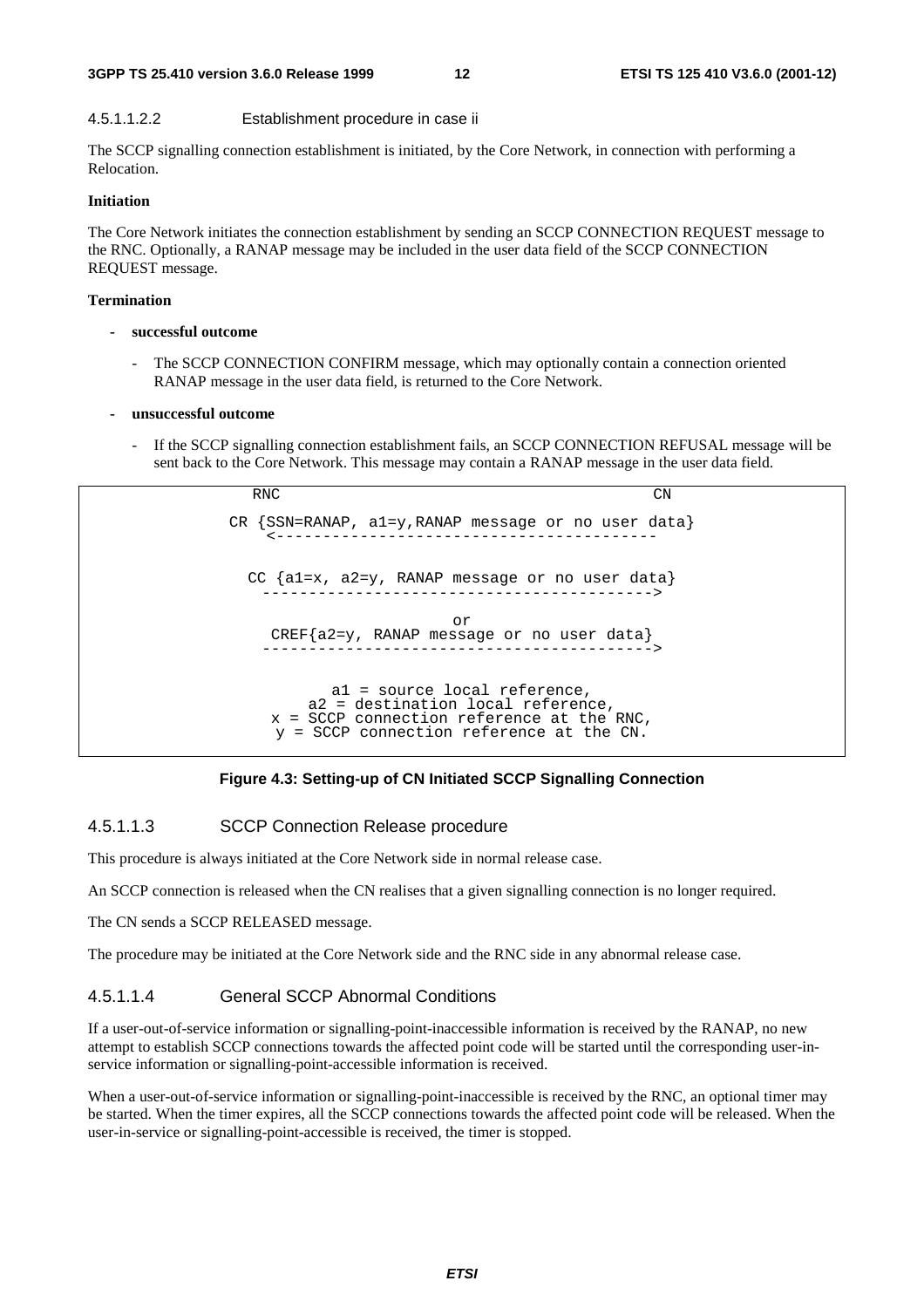If for any reason an SCCP connection is released, the optional timer expires or a connection refusal is received while any of the RANAP procedures are being performed or while a dedicated resource is still allocated, the following actions are taken:

#### **At RNC:**

- Any RNC procedure relating to that connection is abandoned.
- The UTRAN resources allocated to the connection are released.

#### **At Core Network:**

The resources associated with the SCCP connection are cleared as soon as possible.

#### 4.5.1.2 Use of MTP3b

- For a given MSC, the RNC shall be able to access RANAP and ALCAP either under the same MTP3b destination point code, or under different point codes;
- For a given RNC, the MSC shall be able to access RANAP and ALCAP either under the same MTP3b destination point code, or under different point codes.

#### 4.5.2 Use of Transport Network User Plane as User Data Bearer

#### 4.5.2.1 Use of AAL2

AAL2 is used as the user data bearer towards the CS domain.

Q.2630.1 is used as the protocol for dynamically setup AAL-2 connections over Iu towards the CS domain.

#### 4.5.2.2 Use of GTP-U

GTP-U is used as the user data bearer towards the PS domain.

RANAP Signalling is used to establish, modify and release the GTP-U tunnels towards the PS domain.

#### 4.5.3 Use of Transport Network User Plane on Iu-BC

TCP/IP is used as the bearer for the radio network layer protocol over  $I_u$ -BC.

The TCP connection is normally established by the CN using standard TCP procedures.

A new TCP connection is established by the RNC only when there is information (e.g. failure or restart indications) that needs to be sent from RNC to the CN, and there is no existing TCP connection. The RNC shall establish the connection using standard TCP procedures.

The node that established the connection shall release the TCP connection.

# 5 Functions of the  $I_u$  Interface Protocols & Functional **Split**

### 5.1 General

This subclause defines the functional split between the core network and the UMTS radio access network. In addition, the possible interaction between the functions is defined. The functional split is shown in table 5.1.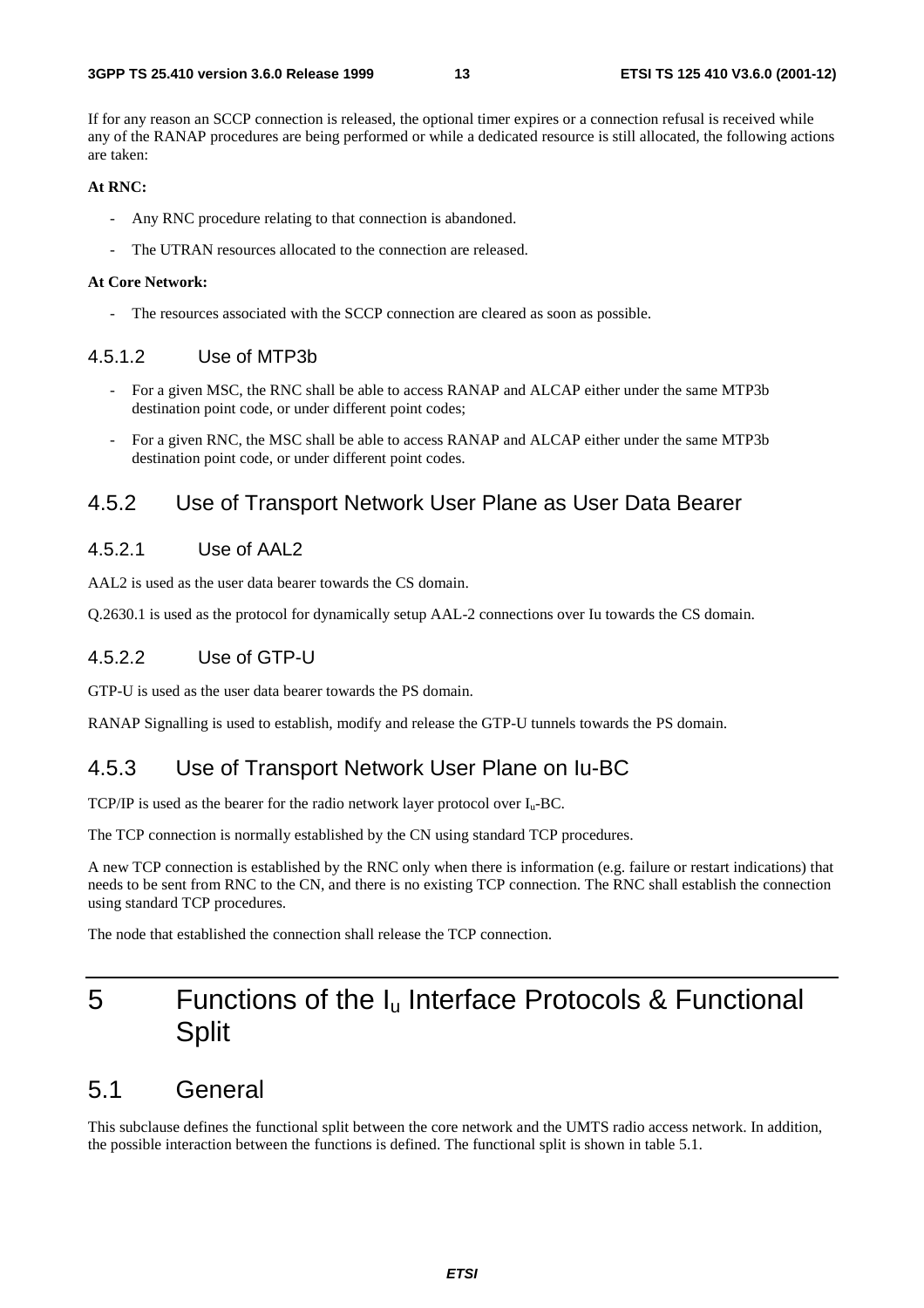| <b>Function</b>                                      | <b>UTRAN</b>                                       | <b>CN</b>                                          |
|------------------------------------------------------|----------------------------------------------------|----------------------------------------------------|
| <b>RAB management functions:</b>                     |                                                    |                                                    |
| RAB establishment, modification and release          | <u>х</u>                                           | X                                                  |
| RAB characteristics mapping $I_u$ transmission       | $\overline{\mathsf{x}}$                            |                                                    |
| bearers                                              |                                                    |                                                    |
| RAB characteristics mapping Uu bearers               | $\times$                                           |                                                    |
| RAB queuing, pre-emption and priority                | X                                                  | х                                                  |
|                                                      |                                                    |                                                    |
| <b>Radio Resource Management functions:</b>          |                                                    |                                                    |
| Radio Resource admission control                     | Χ                                                  |                                                    |
| <b>Broadcast Information</b>                         | $\overline{\mathsf{x}}$                            | Χ                                                  |
|                                                      |                                                    |                                                    |
| Iu link Management functions:                        |                                                    |                                                    |
| I <sub>u</sub> signalling link management            | х                                                  | х                                                  |
| ATM VC management                                    | X                                                  | $\overline{\mathsf{x}}$                            |
| AAL2 establish and release                           | $\overline{\mathsf{x}}$                            | $\overline{\mathsf{x}}$                            |
| AAL5 management                                      | $\overline{\mathsf{x}}$<br>$\overline{\mathsf{x}}$ | $\overline{\mathsf{x}}$<br>$\overline{\mathsf{x}}$ |
| GTP-U Tunnels management                             | $\overline{\mathsf{x}}$                            | $\overline{\mathsf{x}}$                            |
| <b>TCP Management</b><br><b>Buffer Management</b>    | X                                                  |                                                    |
|                                                      |                                                    |                                                    |
| Iu U-plane (RNL) Management:                         |                                                    |                                                    |
| I <sub>u</sub> U-plane frame protocol management     |                                                    | X                                                  |
| I <sub>n</sub> U-plane frame protocol initialization | X                                                  |                                                    |
|                                                      |                                                    |                                                    |
| <b>Mobility management functions:</b>                |                                                    |                                                    |
| Location information reporting                       | X                                                  | х                                                  |
| Handover and Relocation                              |                                                    |                                                    |
| Inter RNC hard HO, lur not used or not available     | Χ                                                  | Χ                                                  |
| Serving RNS Relocation (intra/inter MSC)             | $\overline{\mathsf{x}}$                            | $\overline{\mathsf{x}}$                            |
| Inter system hard HO (UMTS-GSM)                      | X                                                  | $\overline{\mathsf{x}}$                            |
| Inter system Change (UMTS-GSM)                       | $\overline{\mathsf{x}}$                            | $\overline{\mathsf{x}}$                            |
| Paging Triggering                                    |                                                    | $\overline{\mathsf{x}}$                            |
|                                                      |                                                    |                                                    |
| <b>Security Functions:</b>                           |                                                    |                                                    |
| Data confidentiality<br>Radio interface ciphering    | Χ                                                  |                                                    |
| Ciphering key management                             |                                                    | X                                                  |
| User identity confidentiality                        | Χ                                                  | $\overline{\mathsf{x}}$                            |
| Data integrity                                       |                                                    |                                                    |
| Integrity checking                                   | Χ                                                  |                                                    |
| Integrity key management                             |                                                    | Χ                                                  |
|                                                      |                                                    |                                                    |
| <b>Service and Network Access functions:</b>         |                                                    |                                                    |
| CN Signalling data                                   | X                                                  | Χ                                                  |
| Data Volume Reporting                                | Χ                                                  |                                                    |
| <b>UE Tracing</b>                                    | $\overline{\mathsf{x}}$                            | х                                                  |
| Location reporting                                   | $\overline{\mathsf{x}}$                            | $\overline{\mathsf{x}}$                            |
|                                                      |                                                    |                                                    |
| I <sub>u</sub> Co-ordination functions:              |                                                    |                                                    |
| Paging co-ordination                                 | Χ                                                  | X                                                  |

#### **Table 5.1: Iu interface functional split**

# 5.2 RAB management Functions

### 5.2.1 RAB establishment, modification and release function

The RAB, Radio Access Bearer, is defined to be set-up between UE and CN. Depending on subscription, service, requested QoS etc. different types of RABs will be used. It is the CN that controls towards the UTRAN the establishment, modification or release of a RAB.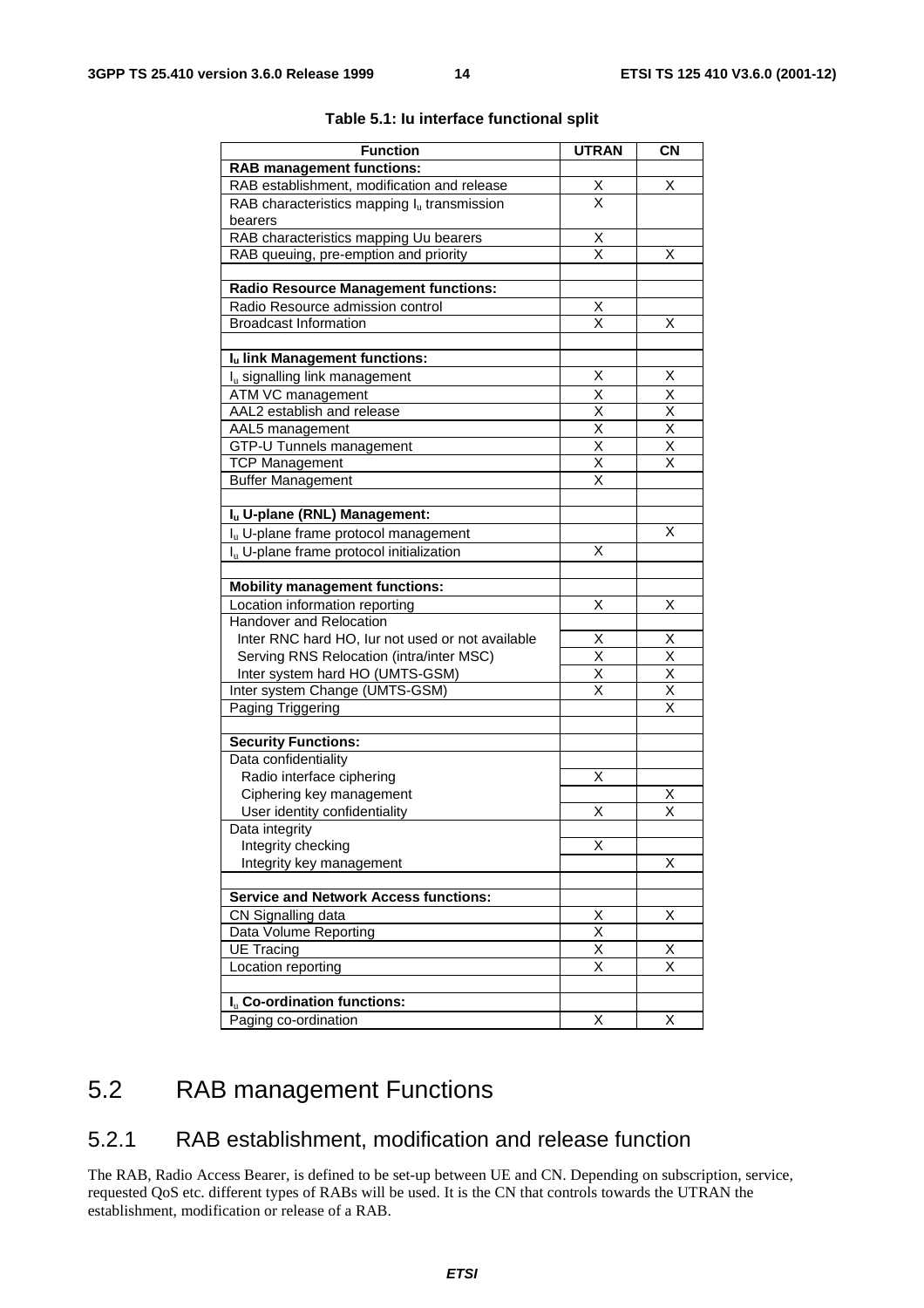The RAB identity is allocated by CN by mapping the value for the NAS Binding information (from the actual protocol IE for the respective CN domain) to the RAB ID as specified in [3]. The RAB identity is globally significant on both the radio bearer and on the Iu bearer for a given UE in a particular CN domain.

RAB establishment, modification and release is a CN initiated function.

RAB establishment, modification and release is a UTRAN executed function.

RAB release request is a UTRAN initiated function, triggered when UTRAN e.g. fails to keep the RAB established with the UE.

#### 5.2.2 RAB characteristics mapping to Uu bearers function

The RAB characteristics mapping function is used to map the radio access bearers to the Uu bearers. The mapping is performed during the establishment of the RAB. UTRAN shall perform the mapping between the bearers.

RAB mapping to Uu transmission bearers is a UTRAN function.

#### 5.2.3 RAB characteristics mapping to Iu transport bearers

The RAB characteristics mapping function is used to map the radio access bearers to the Iu interface transport bearers. The mapping is performed during the establishment of the RAB.

UTRAN shall perform this mapping between the bearers if AAL2 is used, since it is the UTRAN that establishes the AAL2 connections.

In case of RAB towards the PS domain, UTRAN shall perform the mapping between the radio access bearers and the IP layer.

RAB characteristics mapping to Iu transport bearers is a UTRAN function.

### 5.2.4 RAB queuing, pre-emption and priority function

The allocation/retention priority level of a RAB is determined by the CN based on e.g. subscription information, QoS information etc. Accordingly, the CN shall request RAB establishment or modification with an indication of the priority level and the pre-emption capability of that RAB and the queuing vulnerability. Queuing and resource pre-emption shall be performed by UTRAN accordingly.

RAB queuing, pre-emption and allocation/retention priority handling is a UTRAN controlled function.

RAB queuing, pre-emption and allocation/retention priority setting is a CN function.

#### 5.3 Radio Resource Management over Iu

#### 5.3.1 Radio resource admission control

When UTRAN receives a request to establish or modify a radio access bearer from the CN, the current radio resource situation is analysed and the admission control either accepts or rejects the request. This is called "Radio resource admission control" and is handled by the UTRAN. If the request is queued, it is handled by the RAB queuing, preemption and priority function.

### 5.3.2 Broadcast information management

This function consists in the broadcast from network toward UE of some information in the coverage area of the whole network or different parts of the network.

There are two kinds of Broadcast information management. UTRAN broadcast information, and Cell Broadcast information management. All UTRAN broadcast information management shall be handled locally within UTRAN. All Cell Broadcast information is controlled by CN and executed by UTRAN.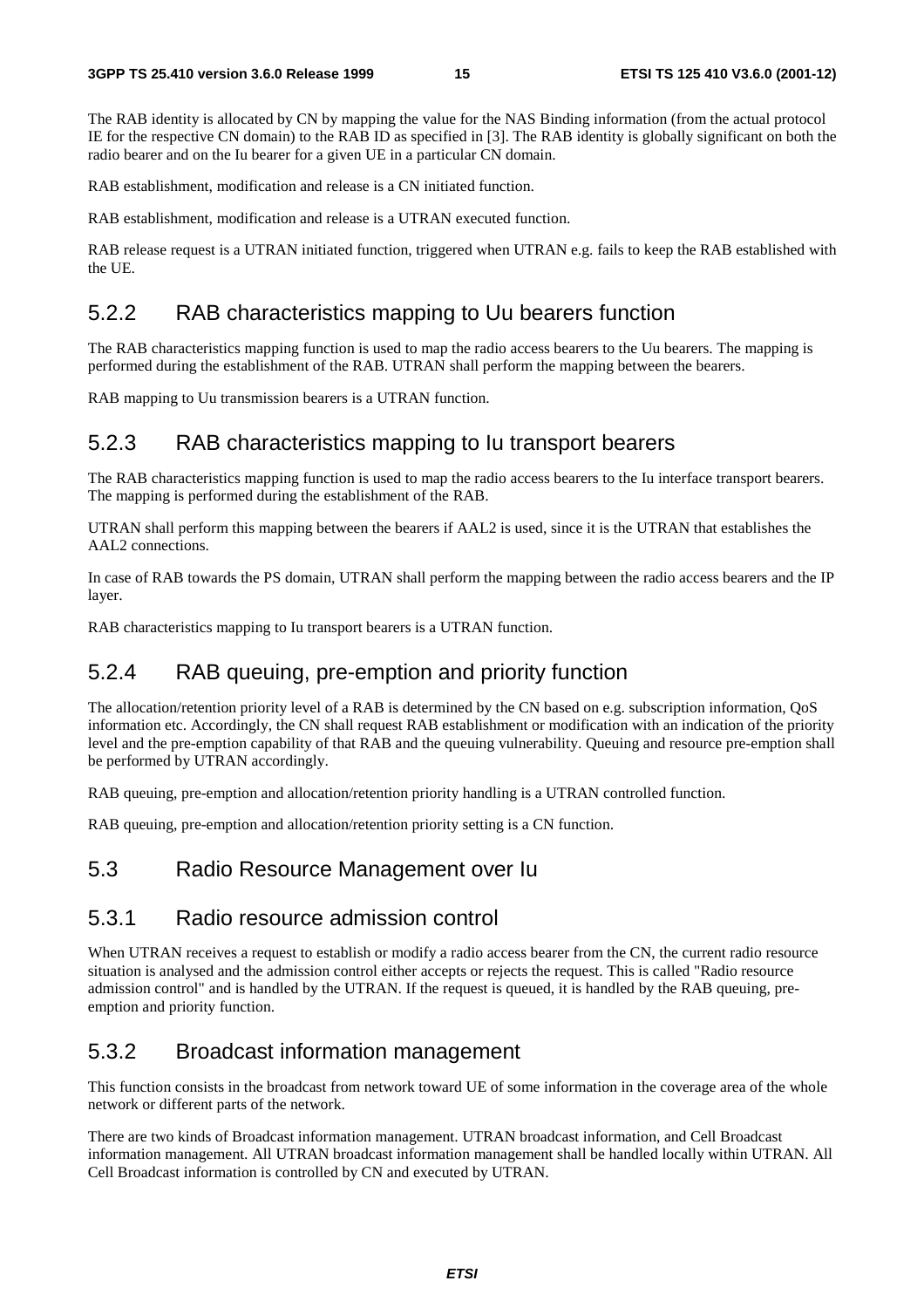# 5.4 Iu link Management functions

### 5.4.1 Iu Signalling Link Management function

The  $I<sub>u</sub>$  signalling link management function provides a reliable transfer of the radio network signalling between UTRAN and CN. Both CN and UTRAN manage the function.

This function is in particular responsible for Iu signalling connection establishment, which can be established either by the CN or the RNC and for  $I_u$  signalling connection release, which is controlled by CN possibly upon UTRAN request.

### 5.4.2 ATM Virtual Connection Management function

This function refers to handling of ATM Virtual Connections (VCs) between CN and UTRAN.

This function shall be used to establish, maintain and release the ATM VCs. For permanent VCs, it is regarded to be an O&M function.

This function also includes the selection of a Virtual Circuit to be used for a particular RAB. The selection of ATM VC upon an Iu radio access bearer service request, shall be done by UTRAN. The selected VC shall fulfil the requirements of the request. The VC may consist of several sublinks: such as SCCP connections, AAL2 connections or IP flows.

### 5.4.3 AAL2 connection establish and release function

This function is used to establish and release the AAL type 2 connections between CN and UTRAN upon an Iu radio access bearer service request. Both UTRAN and CN are taking part in the establishment of AAL2 connection. UTRAN shall initiate both establishment and release of AAL2 connections. The use of AAL2 for Iu transmission bearers depends on type of CN.

### 5.4.4 AAL5 management function

AAL5 connections between CN and UTRAN shall be pre-configured at system initialisation. Basic configuration is PVCs. For user data, SVC is possible.

The AAL5 management is a function handled by both the CN and the UTRAN.

### 5.4.5 GTP-U tunnels management function

This function is used to establish and release GTP-U tunnels between CN and UTRAN upon a radio access bearer service request. This involves assigning a tunnel identifier for each direction and the creation of a context containing the tunnel information. The tunnel identifier for the downlink is allocated by the UTRAN, and the tunnel identifier for the uplink is allocated by the CN. Both CN and UTRAN should maintain the context. The use of GTP-U for  $I<sub>u</sub>$  transport bearers depends on type of CN.

### 5.4.6 TCP Management Function

This function is used to establish and release the TCP connections between CN and UTRAN over  $I_{u}$ -BC.

The TCP management function exists in both UTRAN and CN.

### 5.4.7 Buffer Management

Congestion control shall be performed over the Iu user plane using buffer management and no flow control.

This function includes buffers to store received packet data units that at reception can not be processed due to e.g. congestion. In UTRAN, there must be a buffer management function handling received packets from the peer CN node.

The used mechanism is not in the scope of the present document and not relevant to be standardised.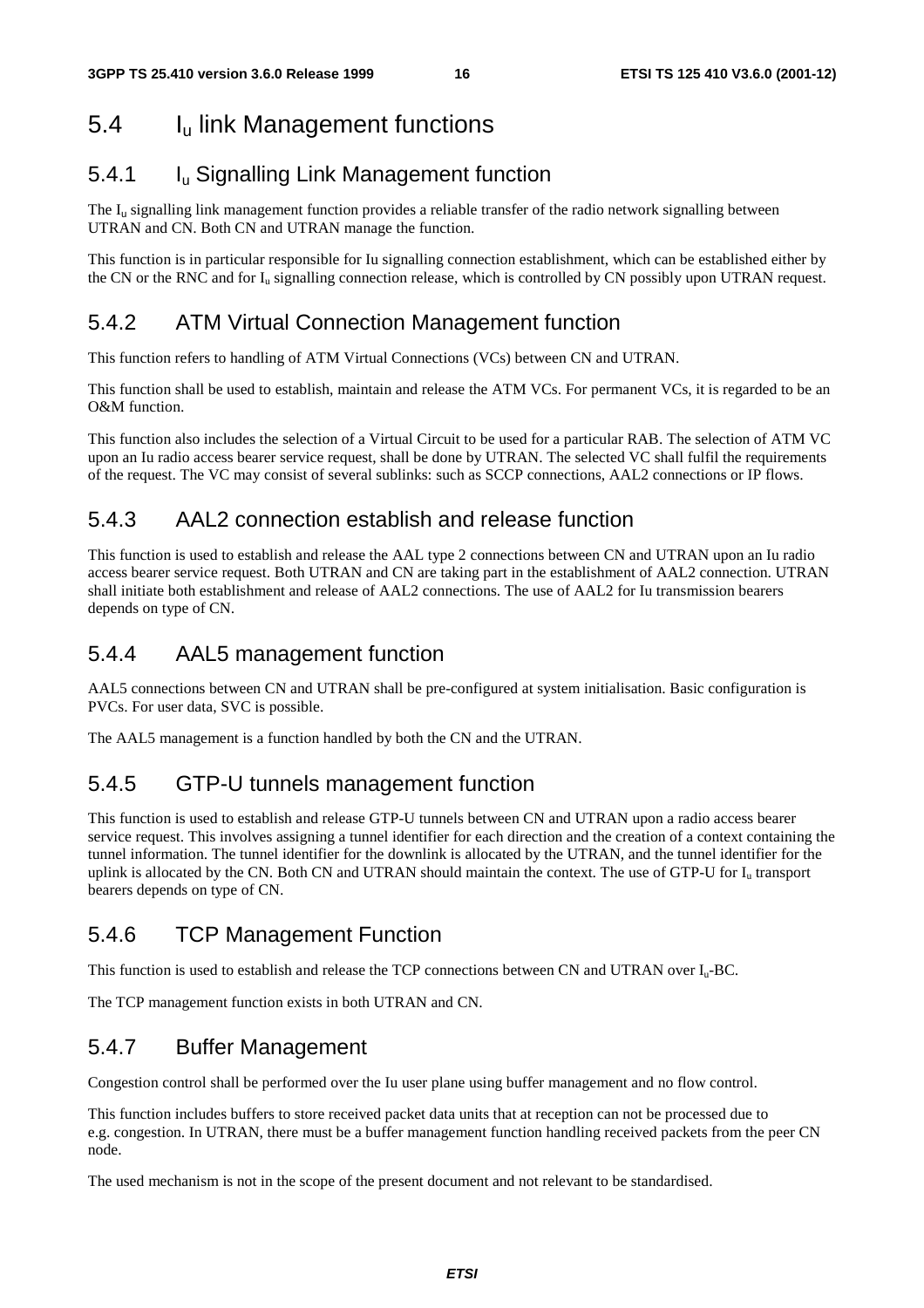Buffer management is a UTRAN function.

### 5.5 Iu U-plane (RNL) Management Functions

### 5.5.1 Iu U-plane frame protocol mode selection function

The  $I_{\rm u}$  UP in the Radio Network Layer provides modes of operation that can be activated on RAB basis. For a given RAB, the  $I_{\text{u}}$  UP operates either in a Transparent or in Support mode.  $I_{\text{u}}$  U-plane frame protocol mode is selected by the CN.

This function is a CN function.

### 5.5.2 Iu U-plane frame protocol initialisation

 $I<sub>u</sub>$  U-plane frame protocol is initialised by the UTRAN.

### 5.6 Mobility Management Functions

#### 5.6.1 Location information update function

Some functionality within the CN, needs information about the present location of an active UE, i.e. a UE with established signalling connection. The Location information update function is used to transfer this information from the UTRAN to the CN. It is the UTRAN responsibility to send this information initially at the signalling connection establishment for a UE and at any change of the UE location as long as the signalling connection exists. For this function, the location information shall be at Location and Routing Area level.

#### 5.6.2 Handover and Relocation functions

#### 5.6.2.1 Inter RNC hard HO function, Iur not used or not available

This functionality includes procedures for handover from one RNC to another RNC when Iur interface is not used or is not available, i.e. soft handover is not possible. The connection is switched in the CN, so both UTRAN and CN are involved. Both intra and inter CN entity cases are applicable. This functionality includes also the moving of the Serving RNS functionality from one RNC to another RNC.

#### 5.6.2.2 Serving RNS Relocation function

This functionality allows moving the Serving RNS functionality from one RNC to another RNC, e.g. closer to where the UE has moved during the communication. The Serving RNS Relocation procedure may be applied when active cell management functionality has created a suitable situation for it. Both UTRAN and CN are involved.

#### 5.6.2.3 Inter system Handover (e.g. UMTS-GSM) function

Inter system handover is performed when a mobile hands over between cells belonging to different systems such as GSM and UMTS. For intersystem handover between UMTS and GSM, the GSM procedures are used within the GSM network. Both UTRAN and CN are involved.

NOTE: The GSM BSSMAP procedures are outside the scope of the present document.

### 5.6.2A Inter System Change (e.g. UMTS-GSM) function

Inter system change is performed when a GPRS attached mobile moves from cells belonging to different systems such as GSM and UMTS. For intersystem change between UMTS and GSM, the GPRS procedures are used within the GPRS network. Both UTRAN and CN are involved.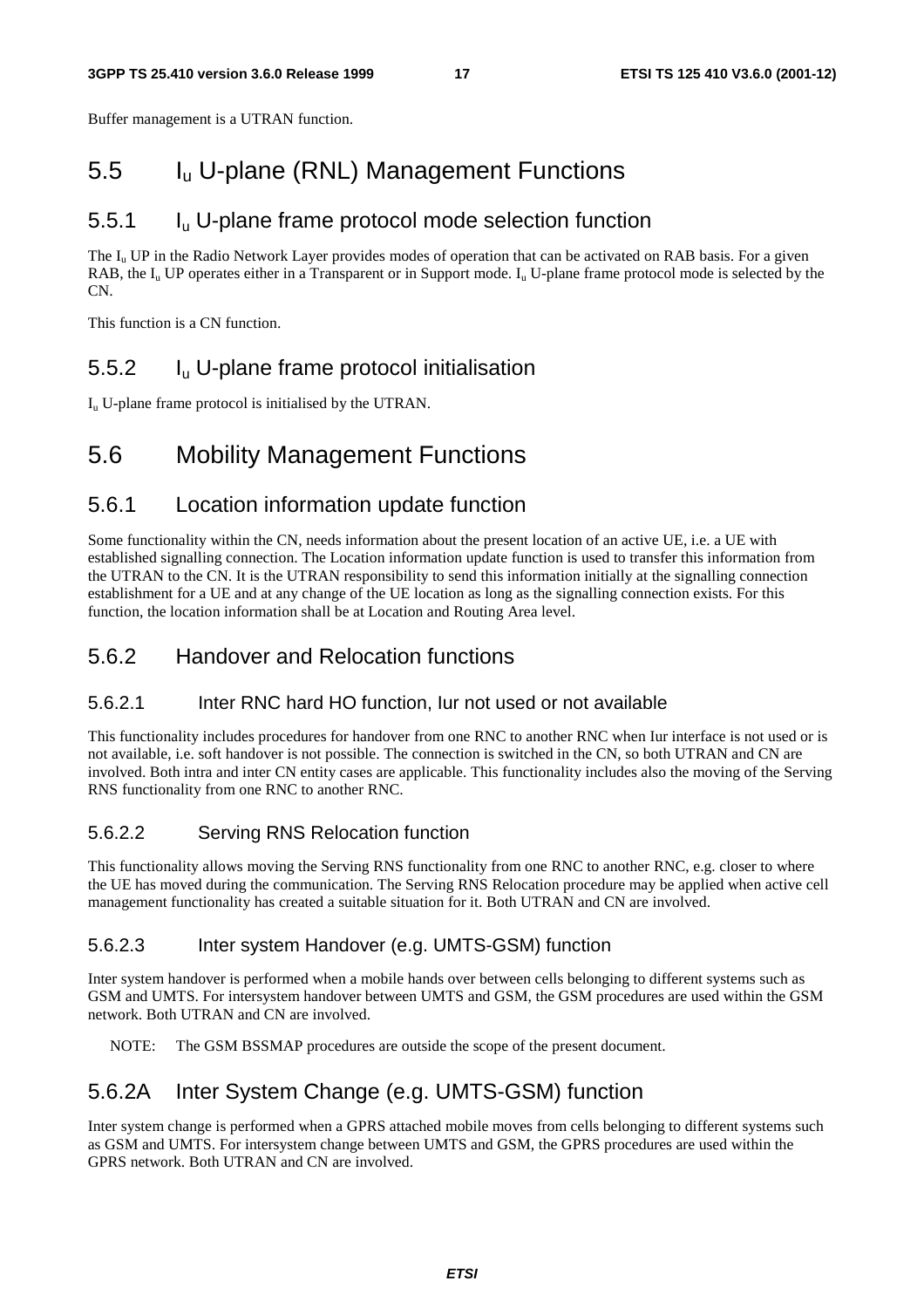### 5.6.3 Paging Triggering

The Core Network shall, when considered necessary, trigger the Location/Routing/RNC Area paging in the UTRAN system.

# 5.7 Security Functions

### 5.7.1 Data Confidentiality

#### 5.7.1.1 Radio interface ciphering function

The radio interface shall be ciphered upon request of the Core Network. Both Signalling and user data may be subject to ciphering. The ciphering shall be done within UTRAN.

#### 5.7.1.2 Ciphering key management function

The ciphering key and the permitted algorithm shall be supplied by the CN. UTRAN selects the used algorithm.

### 5.7.2 Data integrity

#### 5.7.2.1 Integrity checking

The purpose of the integrity check is to make sure that the signalling continues between the same elements as by authentication. The integrity check shall be done within the UTRAN.

#### 5.7.2.2 Integrity key management

The integrity key and the permitted algorithm shall be supplied by the CN. UTRAN selects the used algorithm.

# 5.8 Service and Network Access Functions

### 5.8.1 Core Network signalling data transfer function

The NAS CN signalling data such as Call Control (CC), Session Management (SM), Mobility Management (MM), Short Message Services Point to Point and Supplementary Services (SS) shall be transparently conveyed between the CN and the UE. Over the Iu interface, the same Iu interface channel that is used for the UTRAN-CN signalling shall be used.

### 5.8.2 Data Volume Reporting

The data volume reporting function is used to report the volume of unacknowledged data to the CN. The function shall be in the UTRAN and is triggered from the CN.

### 5.8.3 UE Tracing

This feature allows tracing of various events related to the UE and its activities. This is an O&M functionality.

### 5.8.4 Location reporting function

The positioning function performs the determination of the geographical position for an UE. The location reporting function transfers the positioning information between the UTRAN and the CN according to CN commands. This function involves UTRAN and CN.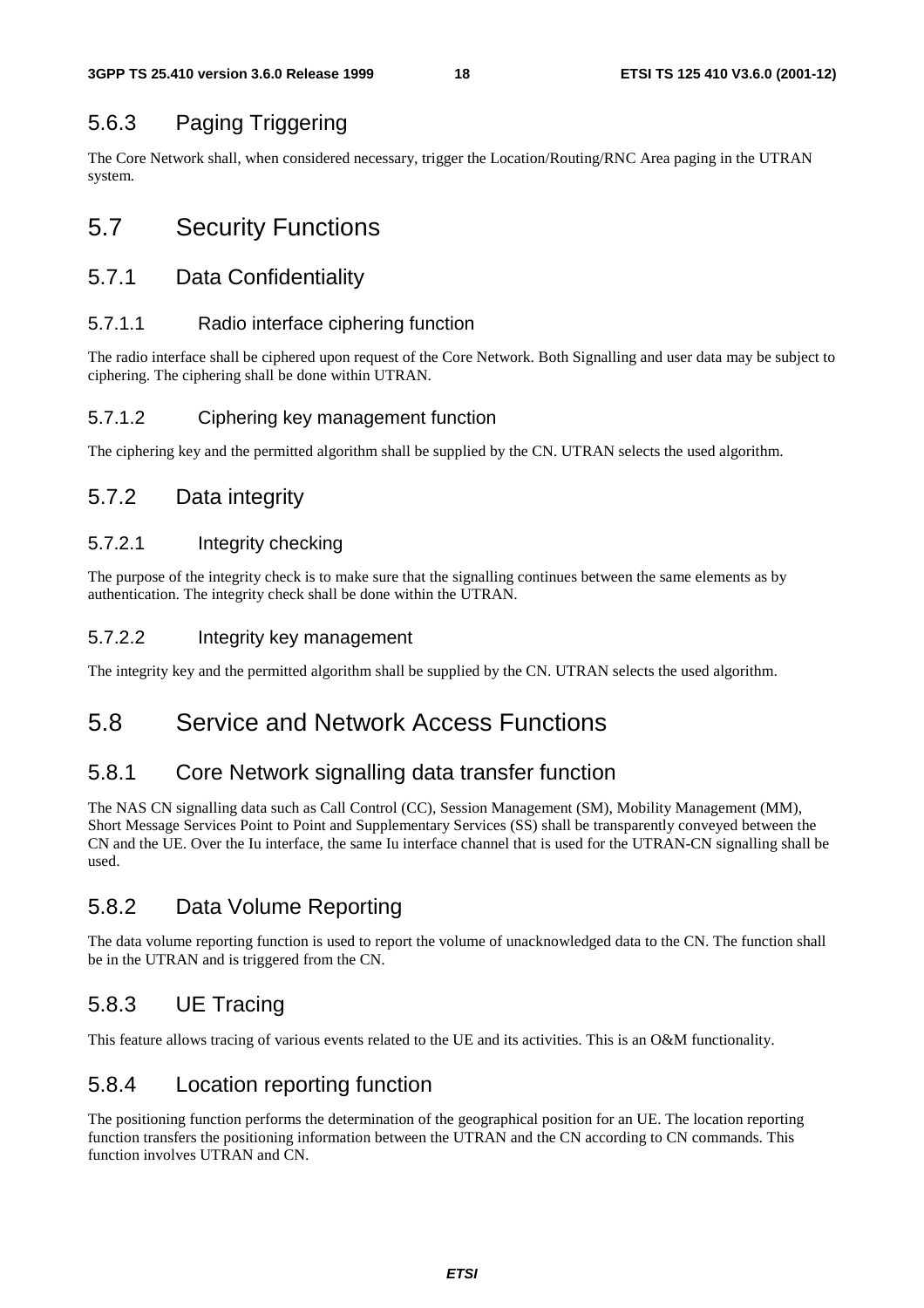# 5.9 Co-ordination Functions

### 5.9.1 Paging Co-ordination function

The two CN domain architecture implies need for a page co-ordination, i.e. handling of page triggered by one CN node when UE has a signalling connection to the other CN node. The paging co-ordination is performed by UTRAN and/or optionally by CN. The Common ID is used for UTRAN paging co-ordination. The CN provides the UTRAN with the Common ID.

The paging co-ordination is a UTRAN function. Optionally the paging co-ordination may be performed in the CN.

# 6 I<sub>u</sub> Interface Protocol Structure

### 6.1 General

The Radio Network signalling over Iu consists of the Radio Access Network Application Part (RANAP). The RANAP protocol consists of mechanisms to handle all procedures between the CN and UTRAN. It is also capable of conveying messages transparently between the CN and the UE without interpretation or processing by the UTRAN.

Over the  $I_u$  interface the RANAP protocol is, e.g. used for:

- Facilitate a set of general UTRAN procedures from the Core Network such as paging -notification as defined by the notification SAP in [3].
- Separate each User Equipment (UE) on the protocol level for mobile specific signalling management as defined by the dedicated SAP in [3].
- Transfer of transparent non-access signalling as defined in the dedicated SAP in [3].
- Request of various types of UTRAN Radio Access Bearers through the dedicated SAP in [3].
- Perform the SRNS Relocation function.

The Radio Access Bearers are provided by the Access Stratum.

Over Iu-BC, a datagram mechanism is used, so there is no clear separation of control and user planes, and the SABP protocol is used for data transfer and signalling.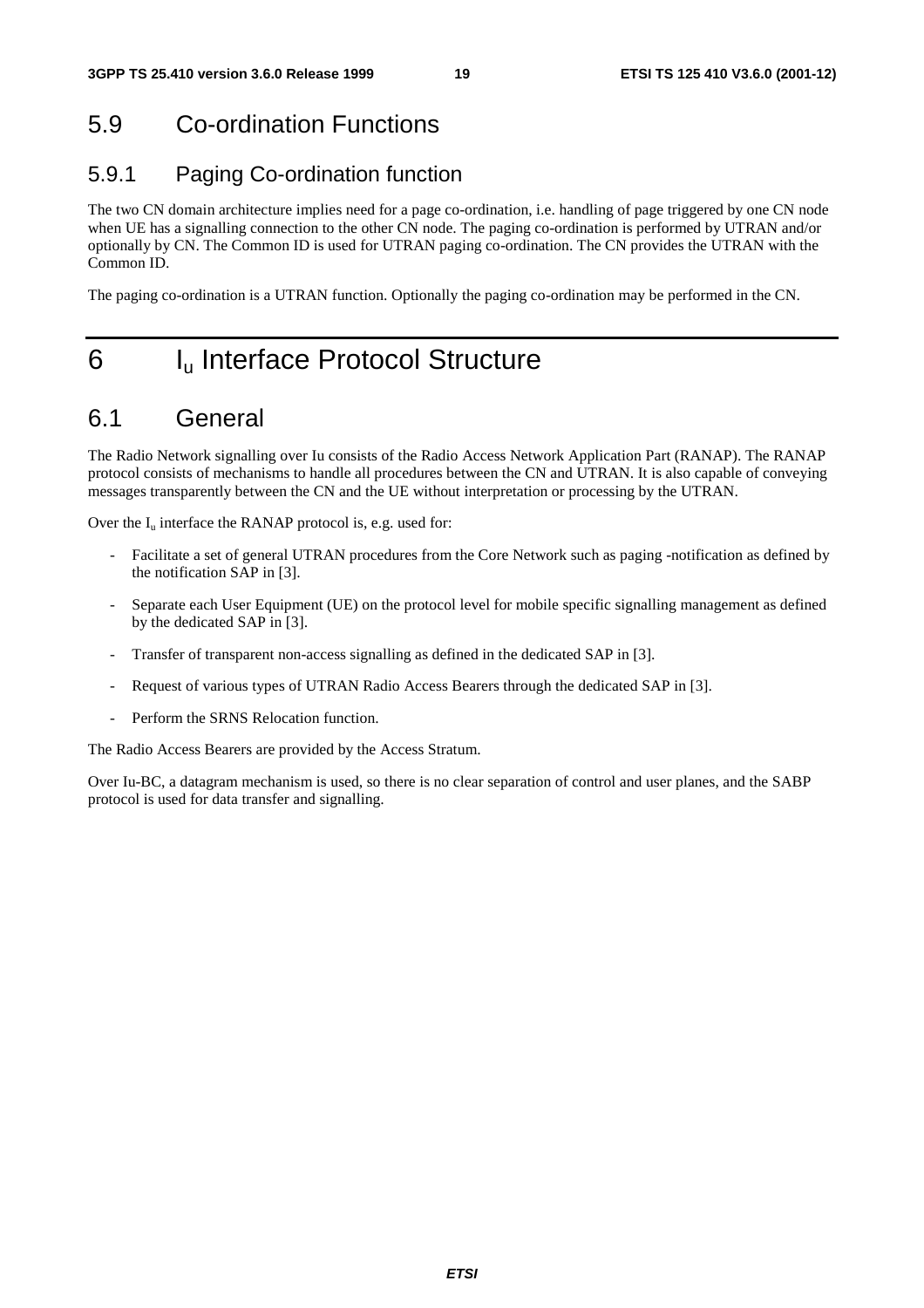# 6.2 Iu-CS

Figure 6.1 shows the protocol structure for  $I_u$ -CS, following the structure described in [1].

| Radio<br>Network<br>Layer     | Control Plane<br><b>RANAP</b> |                                                         |                                                              | <b>User Plane</b>                 |
|-------------------------------|-------------------------------|---------------------------------------------------------|--------------------------------------------------------------|-----------------------------------|
|                               |                               |                                                         |                                                              | <b>Iu UP Protocol</b><br>Layer    |
| Transport<br>Network<br>Layer | Transport   Network           | User   Plane                                            | <b>Transport Network</b><br><b>Control Plane</b><br>Q.2630.1 | Transport Network<br>User   Plane |
|                               |                               | <b>SCCP</b><br>MTP3b<br><b>SSCF-NNI</b><br><b>SSCOP</b> | Q.2150.1<br>MTP3b<br><b>SSCF-NNI</b><br><b>SSCOP</b>         |                                   |
|                               |                               | AAL5                                                    | AAL5<br>$\bold{ATM}$                                         | AAL <sub>2</sub>                  |
| п                             |                               | ı.                                                      | $\mathbf{I}$<br>$\blacksquare$<br>Physical Layer             |                                   |

**Figure 6.1: Iu –Interface Protocol Structure towards CS Domain**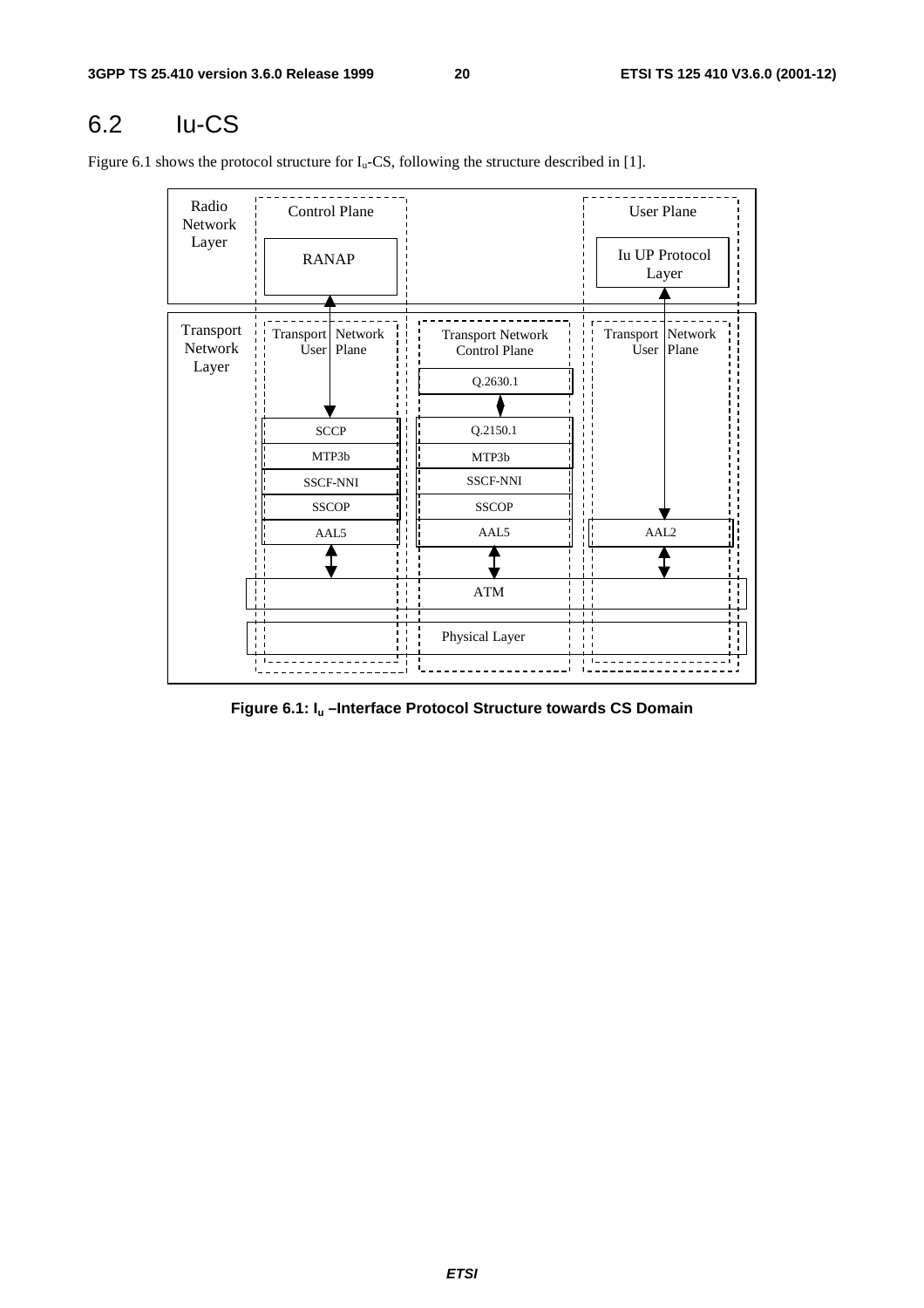# 6.3 Iu-BC

Figure 6.2 shows the protocol structure for the  $I_u$ -BC.



**Figure 6.2: Iu Interface Protocol Structure towards Broadcast Domain**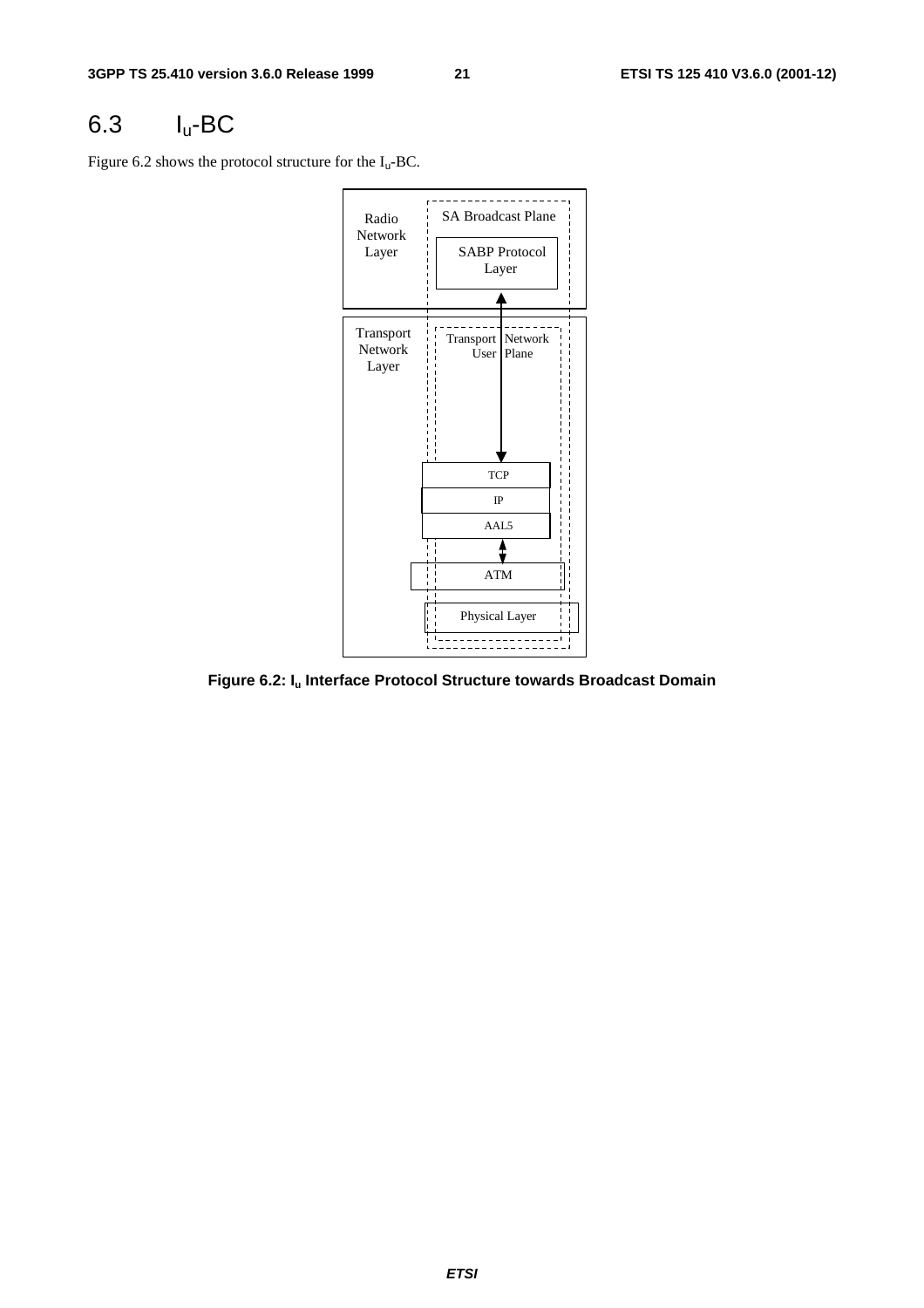# $6.4$  I<sub>u</sub>-PS

<u> - - - - - - - - - - -</u> Control Plane (User Plane Radio Network Iu UP Protocol Layer RANAP Layer Transport Transport Network Transport Network Transport Network Network User Plane Control Plane User Plane Layer **SCCP** M3UA MTP3-B GTP-U **SCTP** SSCF-NNI SSCF-NNI UDP IP **SSCOP** IP AAL5 AAL5 ATM ATM Physical Layer Physical Layer

Figure 6.3 shows the protocol structure for Iu-PS, following the structure described in [1].

Figure 6.3: I<sub>u</sub> Interface Protocol Structure towards PS Domain

# 7 Other I<sub>u</sub> Interface Specifications

# 7.1 UTRAN I<sub>u</sub> Interface: Layer 1 (3GPP TS 25.411)

3GPP TS 25.411 [4] specifies the range of physical layer technologies that may be used to support the Iu interface.

# 7.2 UTRAN Iu Interface: Signalling Transport (3GPP TS 25.412)

3GPP TS 25.412 [5] specifies the signalling bearers for the RANAP and transport network control plane protocols for both Iu-PS and Iu-CS.

### 7.3 UTRAN Iu Interface: RANAP Specification (3GPP TS 25.413)

3GPP TS 25.413 [6] specifies the RANAP protocol for radio network control plane signalling over the Iu interface.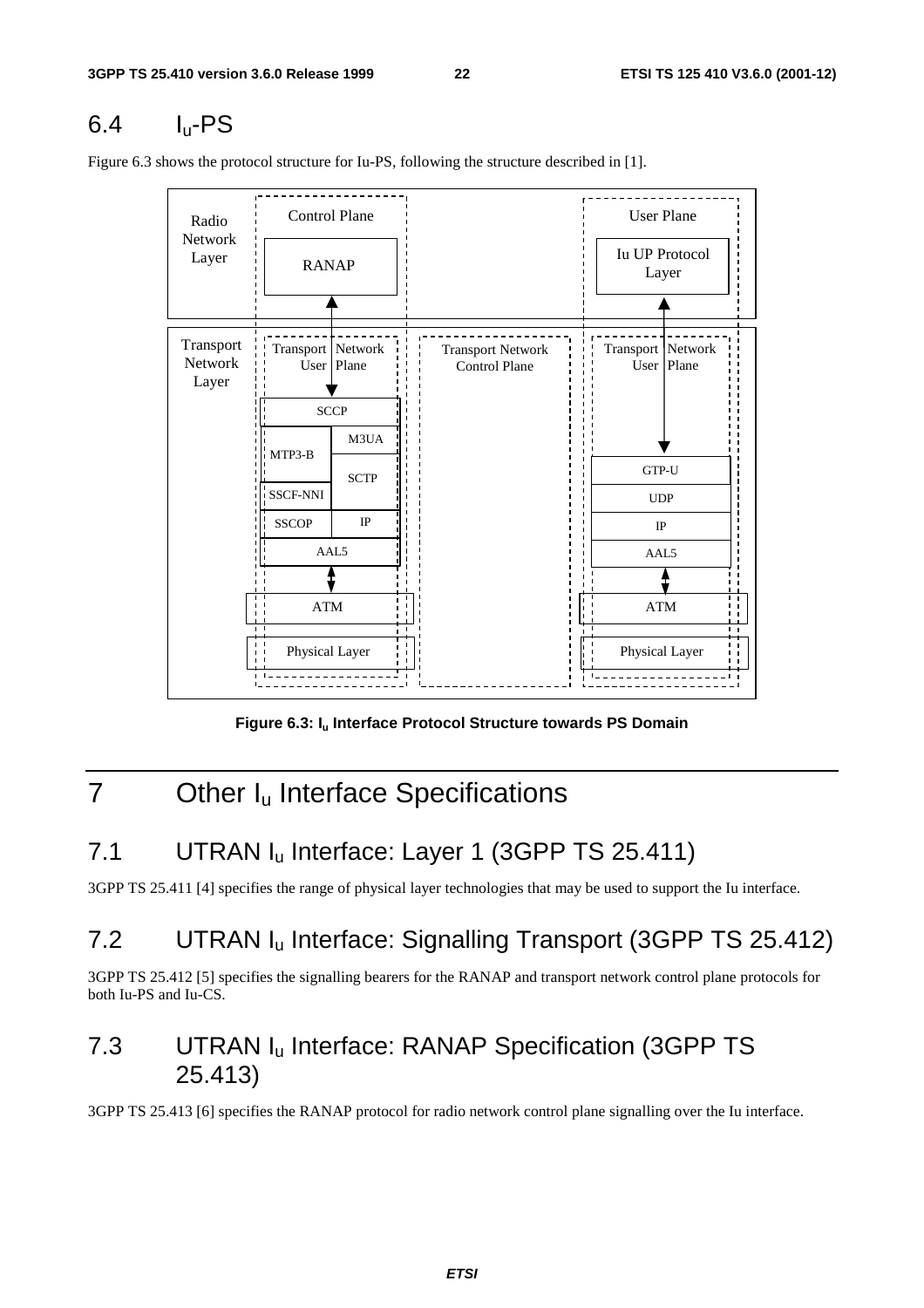### 7.4 UTRAN I<sub>u</sub> Interface: Data Transport and Transport Signalling (3GPP TS 25.414)

3GPP TS 25.414 [7] specifies the transport bearers for the user plane of the Iu interface. It also specifies the protocol used to control these transport bearers.

### 7.5 UTRAN I<sub>u</sub> Interface: CN-UTRAN User Plane Protocol (3GPP TS 25.415)

3GPP TS 25.415 [8] specifies the user plane frame handling protocol for the Iu interface.

### 7.6 UTRAN Iu Interface: Service Area Broadcast Protocol SABP (3GPP TS 25.419)

3GPP TS 25.419 [14] specifies the communication requirements over the Iu interface towards the BC domain.

### 7.7 Summary

The present document, 3GPP TS 25.410, specifies the general aspects and principles of the  $I_u$  interface as a whole.

The relationship between the other technical specifications that define the UTRAN Iu interface is shown in figure 7.1.



**Figure 7.1: Summary of Iu Interface Specification Structure**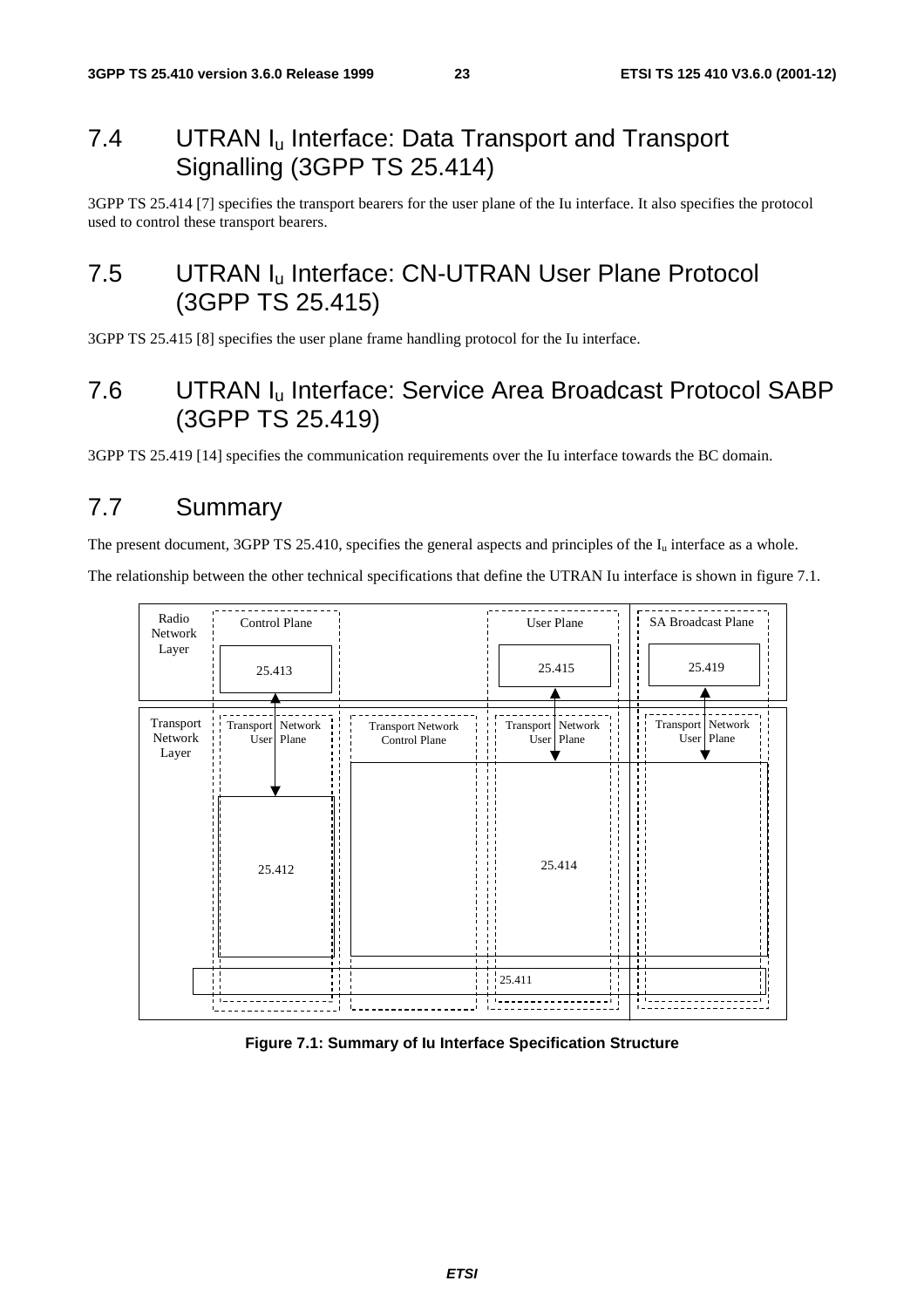# Annex A (informative): Change history

| <b>Change history</b> |         |                          |           |                       |                                                           |
|-----------------------|---------|--------------------------|-----------|-----------------------|-----------------------------------------------------------|
| <b>TSG RAN#</b>       | Version | CR.                      | Tdoc RAN  | <b>New</b><br>Version | Subject/Comment                                           |
| <b>RAN 05</b>         |         |                          |           | 3.0.0                 | Approved at TSG RAN #5 and placed under Change Control    |
| <b>RAN 06</b>         | 3.0.0   | $\overline{\phantom{a}}$ |           | 3.1.0                 | Approved at TSG RAN #6 and placed under Change Control    |
| <b>RAN 07</b>         | 3.1.0   | -                        |           | 3.2.0                 | Approved at TSG RAN #7                                    |
| <b>RAN 10</b>         | 3.2.0   | 005<br>007<br>008        | RP-000609 | 3.3.0                 | Approved at TSG RAN #10                                   |
| <b>RAN 12</b>         | 3.3.0   | 017                      | RP-010372 | 3.4.0                 | Approved at TSG RAN #12                                   |
| <b>RAN 13</b>         | 3.4.0   | 019                      | RP-010577 | 3.5.0                 | Intersystem Change clarifications                         |
| <b>RAN 14</b>         | 3.5.0   | 023                      | RP-010847 | 3.6.0                 | SS7 point codes over lu-cs                                |
| <b>RAN 14</b>         | 3.5.0   | 025                      | RP-010847 | 3.6.0                 | Iu-BC Connectivity CRx on TS 25.410 v3.5.0                |
| <b>RAN 14</b>         | 3.5.0   | 027                      | RP-010847 | 3.6.0                 | SCCP Connection Release Initiated by RNC in Abnormal case |
| <b>RAN 14</b>         | 3.5.0   | 030                      | RP-010847 | 3.6.0                 | Addition of "Specification Notations" Section             |